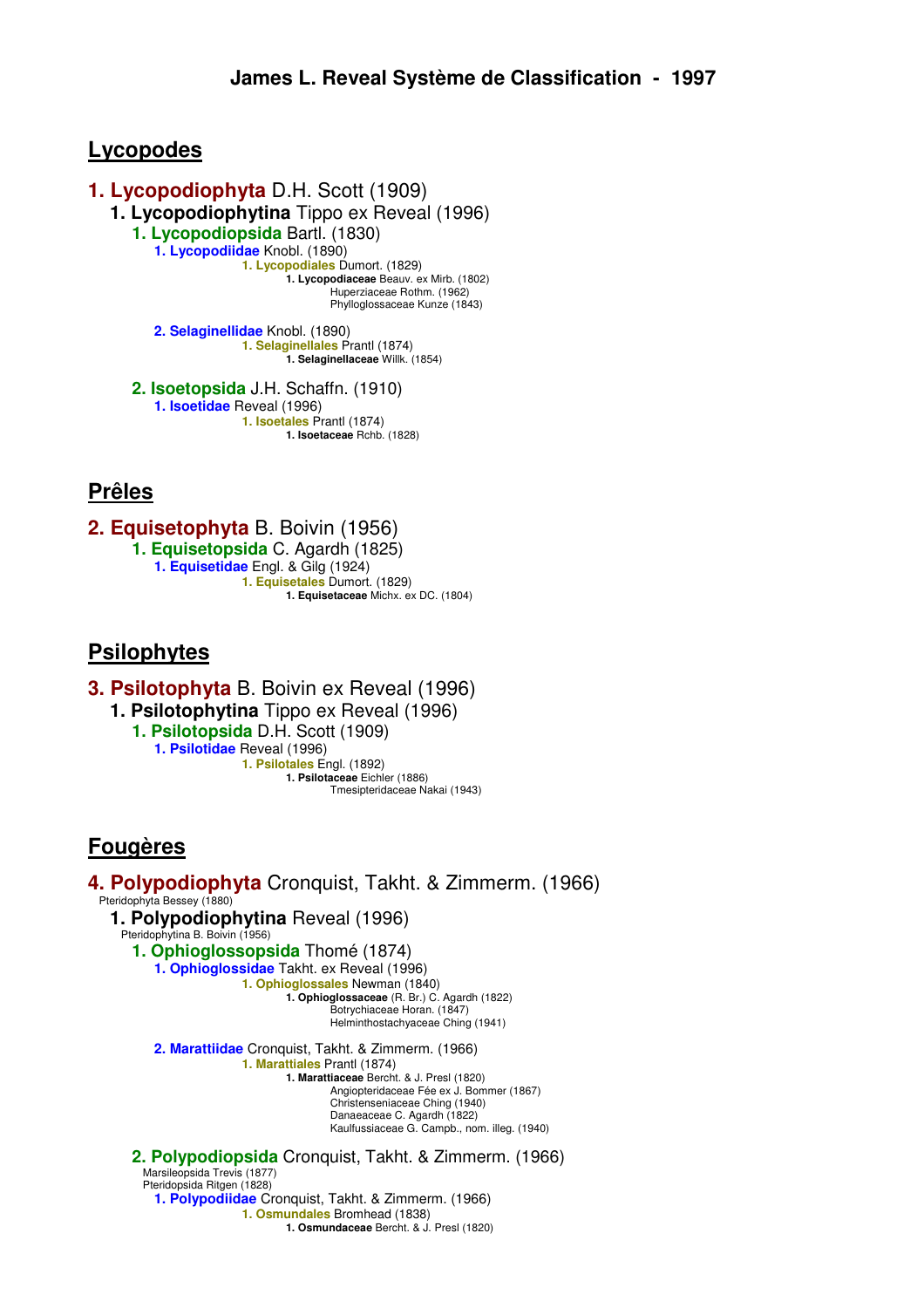**2. Hymenophyllales** A.B. Frank (1877) **1. Hymenophyllaceae** Link (1833) Trichomanaceae Burmeist. (1837) **3. Hymenophyllopsidales** Pic. Serm. ex Reveal (1993) **1. Hymenophyllopsidaceae** Pic. Serm. (1970) **4. Stromatopteridales** Pic. Serm. ex Reveal (1993) **1. Stromatopteridaceae** (Nakai) Bierh. (1968) **5. Gleicheniales** A.B. Frank (1877) **1. Gleicheniaceae** (R. Br.) C. Presl (1825) Dicranopteridaceae Ching (1954) **6. Matoniales** Pic. Serm. ex Reveal (1993) **1. Matoniaceae** C. Presl (1847) **7. Cyatheales** A.B. Frank (1877) Dicksoniales Pic. Serm. ex Reveal (1993) **1. Cheiropleuriaceae** Nakai (1928) **2. Dipteridaceae** (Diels) Seward & E. Dale (1901) **3. Metaxyaceae** Pic. Serm. (1970) **4. Thyrsopteridaceae** C. Presl, nom. rej. (1847) **5. Culcitaceae** Pic. Serm. (1970) **6. Dicksoniaceae** (Gaud.) M.R. Schomb., nom. cons. (1848) **5. Lophosoriaceae** Pic. Serm. (1970) **7. Cyatheaceae** Kaulf. (1827) **8. Marsileales** J.H. Schaffn. (1910) Pilulariales Dumort. (1829) **1. Marsileaceae** Mirb. (1802) Pilulariaceae Mirb. ex DC. (1804) **9. Plagiogyriales** Pic. Serm. ex Reveal (1993) **1. Plagiogyriaceae** Bower (1926) **10. Schizaeales** A.B. Frank (1877) **1. Schizaeaceae** Kaulf. (1827) Anemiaceae Link (1833) Lygodiaceae M. Roem. (1840) Mohriaceae (C. Presl) C.F. Reed (1948) **11. Parkeriales** A.B. Frank (1877) Negripteridales Pic. Serm. ex Reveal (1993) **1. Adiantaceae** Newman, nom. cons. (1840) Cheilanthaceae B.K. Nayar (1970) Cryptogrammaceae Pic. Serm. (1962) Hemionitidaceae Pic. Serm. (1966) Monachosoraceae Ching (1978) Negripteridaceae Pic. Serm. (1946) Sinopteridaceae Koidz., nom. rej. (1934) Taenitidaceae (C. Presl) Pic. Serm. (1975) **2. Actiniopteridaceae** Pic. Serm. (1962) **3. Parkeriaceae** Hook., nom. rej. (1825) Ceratopteridaceae Underw. (1900) **4. Vittariaceae** (C. Presl) Ching (1940) Antrophyaceae (Link) Ching (1978) **5. Pteridaceae** E.D.M. Kirchn. (1831) Acrostichaceae Mett. ex A.B. Frank, nom. rej. (1877) **6. Dennstaedtiaceae** Lotsy (1909) Hypolepidaceae Pic. Serm. (1970) Pteridiaceae Ching (1975) **7. Lindsaeaceae** C. Presl ex M.R. Schomb. (1848) Alsophilaceae C. Presl (1847) **12. Platyzomatales** Pic. Serm. ex Reveal (1993) **1. Platyzomataceae** Nakai (1950) **13. Loxsomatales** Pic. Serm. ex Reveal (1993) **1. Loxsomataceae** C. Presl (1847) **14. Aspleniales** Pic. Serm. ex Reveal (1996) Blechnales Pic. Serm. ex Reveal (1993) **1. Aspleniaceae** Newman (1840) Pleurosiopsidaceae R.C. Ching (1978) **2. Woodsiaceae** (A. Gray) Herter (1949) Athyriaceae Alston (1956) Hypodematiaceae Ching (1975) Onocleaceae Pic. Serm. (1970) **3. Thelypteridaceae** Pic. Serm. (1970) **4. Blechnaceae** (C. Presl) Copel. (1947) Stenochlaenaceae Ching (1978) **5. Tectariaceae** Panigrahi (1986) Aspidiaceae Burnett, nom. illeg. (1835) **6. Dryopteridaceae** Herter, nom. cons. (1949) Filicaceae Adans., nom. illeg. (1763) Peranemataceae (C. Presl) Ching, nom. rej. (1940) **7. Lomariopsidaceae** Alston (1956) Bolbitidaceae (Pic. Serm.) Ching (1978) Elaphoglossaceae Pic. Serm. (1968) Gymnogrammitidaceae Ching (1966) **8. Oleandraceae** (J. Sm.) R.C. Ching ex Pic. Serm. (1965) Nephrolepidaceae Pic. Serm. (1975)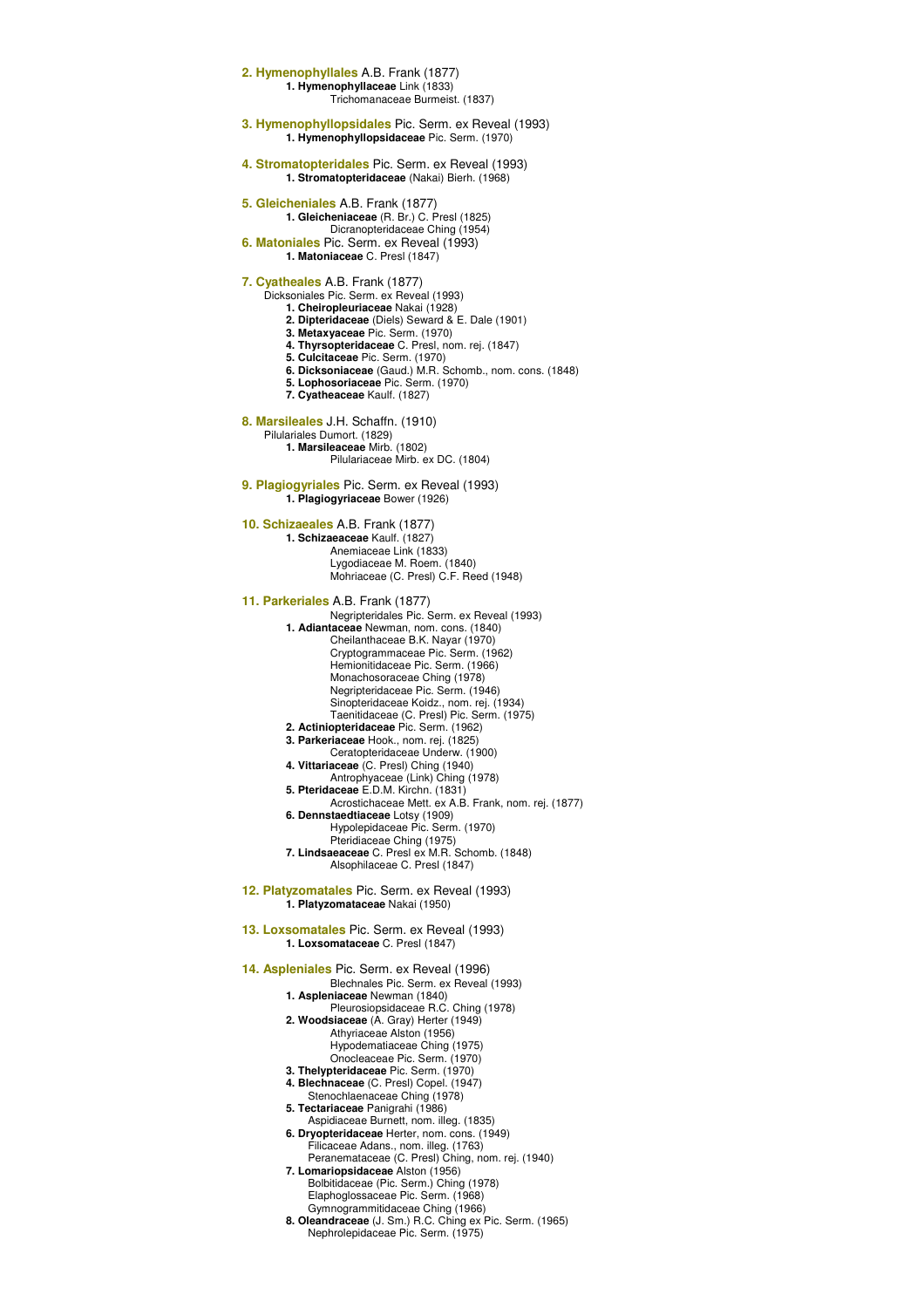**9. Davalliaceae** (Gaud.) M.R. Schomb. (1848)

**15. Polypodiales** A.B. Frank (1877) **1. Polypodiaceae** Bercht. & J. Presl (1820) Drynariaceae Ching (1978) Loxogrammaceae Ching ex Pic. Serm. (1975) Platyceriaceae (B.K. Nayar) Ching (1978) **2. Grammitidaceae** Newman (1840) **2. Salviniidae** Cronquist, Takht. & Zimmerm. ex Reveal (1996) **1. Salviniales** Britt. (1901) **1. Salviniaceae** T. Lestib. (1826) **2. Azollaceae** Wettst. (1903) Carpanthaceae Raf., nom. rej. prop. (1808)

**Gymnospermes**

**5. Pinophyta** Cronquist, Takht. & Zimmerm. ex Reveal, 70 (1996) Cycadophyta Bessey (1907) Ginkgoophyta H.C. Bold ex Reveal (1996) Gnetophyta Bessey (1907) **1. Cycadophytina** Cronquist, Takht. & Zimmerm. ex Reveal (1996) **1. Cycadopsida** Brongn. (1843) Zamiopsida Endl. (1836) **1. Cycadidae** Gorozh. (1904) **1. Cycadales** Dumort. (1829) **1. Cycadaceae** Pers., nom. cons. (1807) **2. Zamiaceae** Horan. (1834) Boweniaceae D.W. Stev. (1981) Microcycadaceae Tarbaeva (1991) **3. Stangeriaceae** L.A.S. Johnson (1959) **2. Ginkgoophytina** Cronquist, Takht. & Zimmerm. ex Reveal (1996) **1. Ginkgoopsida** Engl. (1898) **1. Ginkgooidae** Reveal (1996) **1. Ginkgoales** Gorozh. (1904) **1. Ginkgoaceae** Engl., nom. cons. (1897) **3. Pinophytina** Cronquist, Takht. & Zimmerm. ex Reveal (1996) **1. Pinopsida** Burnett (1835) **1. Pinidae** Cronquist, Takht. & Zimmerm. (1966) **1. Pinales** Dumort. (1829) Abietales Koehne (1893) **1. Pinaceae** Lindl., nom. cons. (1836) Abietaceae Bercht. & J. Presl, nom. cons. (1820) Cedraceae Vest (1818) Piceaceae Gorozh. (1904) **2. Sciadopityales** Takht. ex Reveal (1993) **1. Sciadopityaceae** Luerss. (1877) **3. Podocarpales** Pulle ex Reveal (1992) **1. Podocarpaceae** Endl., nom. cons. (1847) Acmopylaceae (Pilg.) Melikyan & A.B. Bobrov (1997) Nageiaceae D.Z. Fu (1992) Pherosphaeraceae (Pilg.) Nakai (1938) **2. Phyllocladaceae** Bessey (1907) **4. Araucariales** Gorozh. (1904) **1. Araucariaceae** Henkel & W. Hochst. (1865) **5. Cephalotaxales** Takht. ex Reveal (1993) **1. Cephalotaxaceae** Neger, nom. cons. (1907) **6. Cupressales** Bromhead (1838) Taxodiales Heintze (1927) **1. Cupressaceae** Rich. ex Bartl., nom. cons. (1830) Actinostrobaceae Lotsy (1911) Callitraceae (Mast.) Seward (1919) Cryptomeriaceae Gorozh.(1904) Cunninghamiaceae Siebold & Zucc. (1842) Juniperaceae Bercht. & J. Presl (1820) Metasequoiaceae Hu & W.C. Cheng (1948) Microbiotaceae Nakai (1938) Sequoiaceae Luerss. (1877) Taiwaniaceae Hayata (1932) Taxodiaceae Warm., nom. cons. (1884) Tetraclinaceae Hayata (1932) Thujaceae Burnett (1835) Thujopsidaceae Bessey (1907)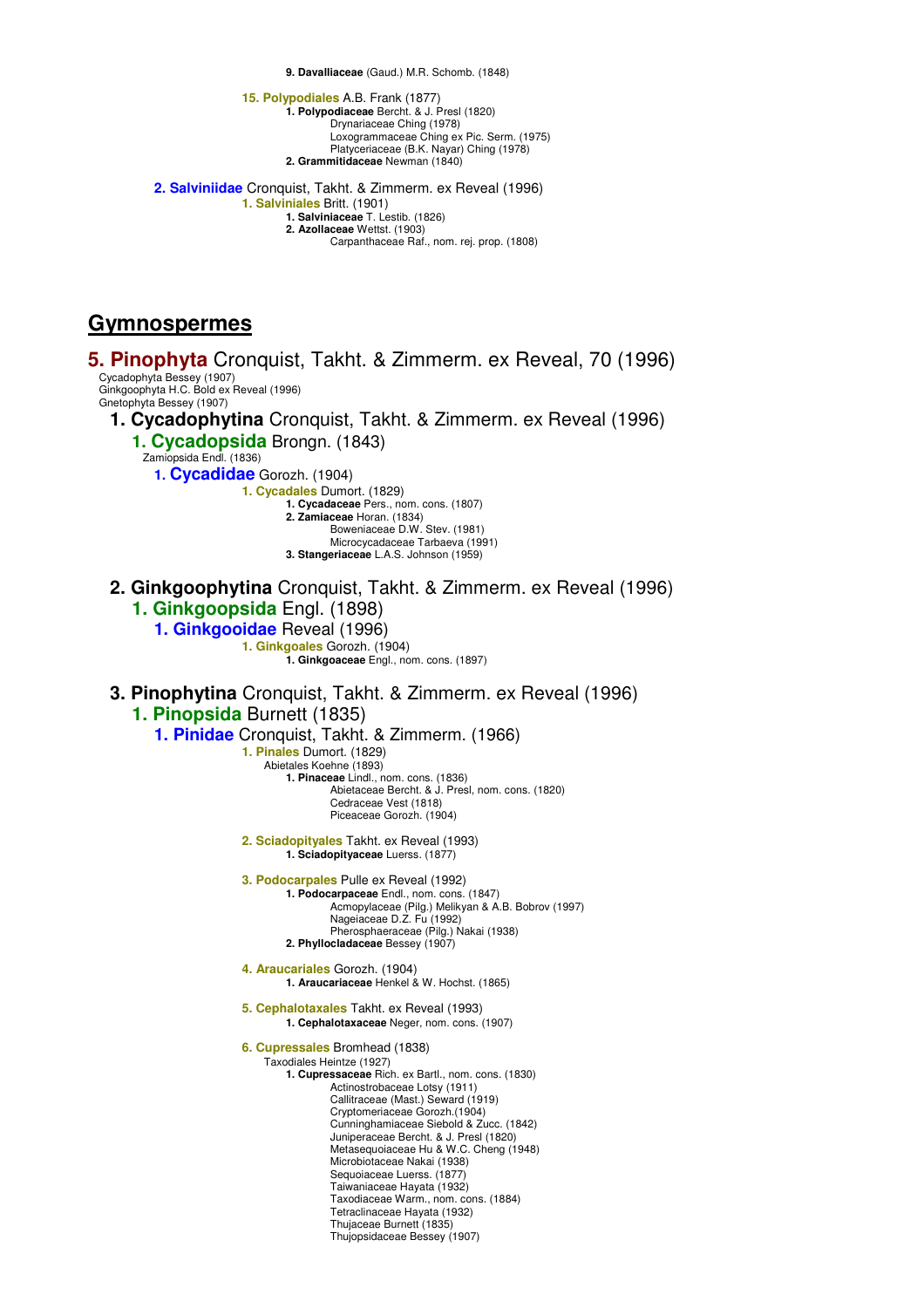**2. Taxidae** Ehrend. ex Reveal (1996)

**6. Taxales** Knobl. (1890) **1. Taxaceae** Gray, nom. cons. (1821) Amentotaxaceae Kudô & Yamam. (1931) Austrotaxaceae Nakai (1938) Torreyaceae Nakai (1938)

**4. Gnetophytina** Cronquist, Takht. & Zimmerm. ex Reveal (1996) **1. Ephedropsida** L.D. Benson ex Reveal (1996)

**1. Ephedridae** Cronquist, Takht. & Zimmerm. ex Reveal (1996) **1. Ephedrales** Dumort. (1829) **1. Ephedraceae** Dumort., nom. cons. (1829)

**2. Welwitschiopsida** B. Boivin (1956)

**1. Welwitschiidae** Cronquist, Takht. & Zimmerm. ex Reveal (1996)

**1. Welwitschiales** Skottsb. ex Reveal (1993)

Tumboales Nakai (1943) **1. Welwitschiaceae** Markg., nom. cons. (1926)

Tumboaceae Wettst. (1903)

**3. Gnetopsida** Thomé (1886)

**1. Gnetidae** Cronquist, Takht. & Zimmerm. ex Reveal (1996)

**1. Gnetales** Luerss. (1879) **1. Gnetaceae** Lindl., nom. cons. (1834)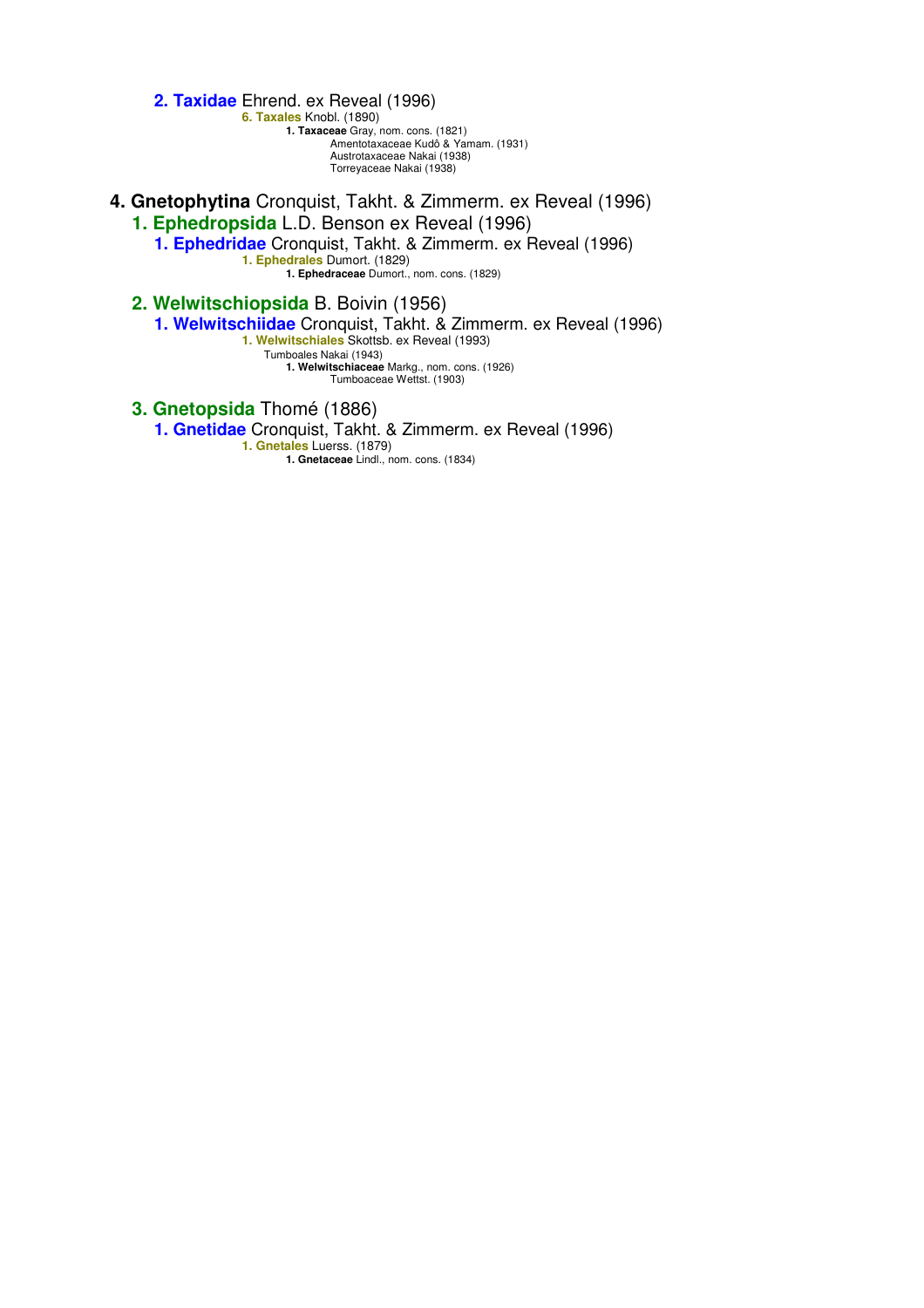# **Angiospermes**



**2. Piperaceae** C. Agardh, nom. cons. (1824) Peperomiaceae A.C. Sm. (1981)

**2. Lactoridanae** Takht. (1997) **1. Lactoridales** Takht. ex Reveal (1993)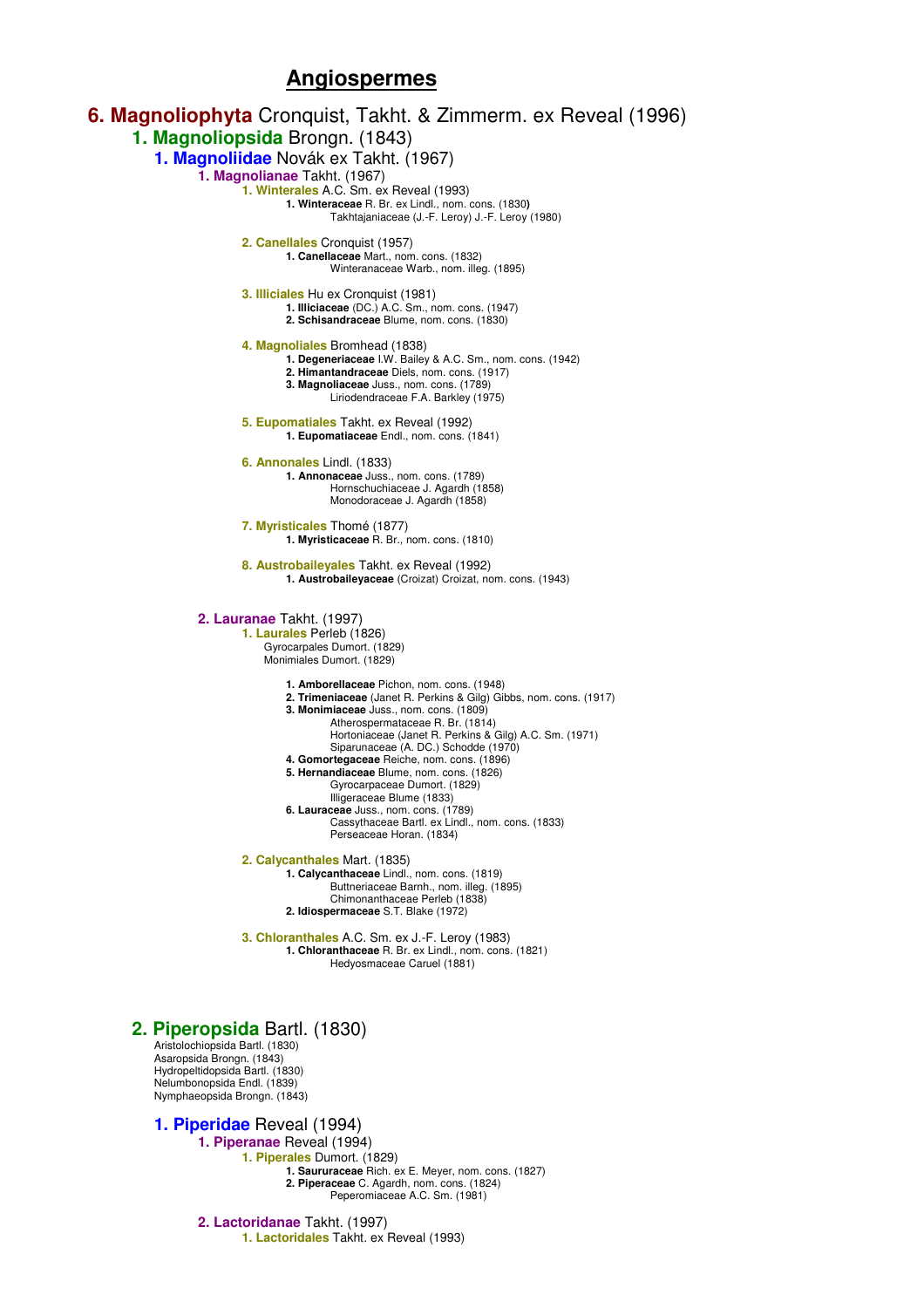**1. Lactoridaceae** Engl., nom. cons. (1888)

### **2. Aristolochiales** Dumort. (1829)

Asarales Horan. (1847)

**1. Aristolochiaceae** Juss., nom. cons. (1789) Asaraceae Vent. (1799)

**3. Rafflesianae** Thorne ex Reveal (1996)

**1. Hydnorales** Takht. ex Reveal (1992)

**1. Hydnoraceae** C. Agardh, nom. cons. (1821)

- **2. Rafflesiales** Oliv. (1895)
	- Cytinales Dumort. (1829)
		- **1. Apodanthaceae** (R. Br.) Tiegh. ex Takht. (1987)
		- **2. Mitrastemonaceae** Makino, nom. cons. (1911)
		- **3. Rafflesiaceae** Dumort., nom. cons. (1829) **4. Cytinaceae** (Brongn.) A. Rich. (1824)
- **4. Balanophoranae** R. Dahlgren ex Reveal (1992)
	- **1. Cynomoriales** Burnett (1835)
		- **1. Cynomoriaceae** (Schott & Endl.) Lindl., nom. cons. (1833)

**2. Balanophorales** Dumort. (1829)

- **1. Mystropetalaceae** Hook.f. (1853)
- **2. Dactylanthaceae** (Engl.) Takht. (1987) **3. Lophophytaceae** (Schott & Endl.) Bromhead (1840)
- **4. Sarcophytaceae** A. Kern. (1891)
- **5. Scybaliaceae** A. Kern. (1891)
- **6. Heloseaceae** (Schott & Endl.) Bromhead (1840)
- **7. Langsdorffiaceae** Tiegh. ex Pilger (1914)
- **8. Balanophoraceae** Rich. (1822)

### **2. Nymphaeidae** J.W. Walker ex Takht. (1997)

- **1. Nymphaeanae** Thorne ex Reveal (1992)
	- **1. Nymphaeales** Dumort. (1829)
		- Euryalales H.L. Li (1955) **1. Nymphaeaceae** Salisb., nom. cons. (1805)

Euryalaceae J. Agardh (1858)

- Nupharaceae A. Kern. (1891)
- **2. Barclayaceae** (Endl.) H.L. Li (1955)

### **3. Nelumbonidae** Takht. (1997)

**1. Nelumbonanae** Takht. ex Reveal (1992) **1. Nelumbonales** Nakai ex Reveal (1996)

**1. Nelumbonaceae** (DC.) Dumort., nom. cons. (1829)

#### **2. Hydropeltidales** Spenn. (1834) **1. Hydropeltidaceae** (DC.) Dumort. (1822) **2. Cabombaceae** A. Rich., nom. cons. (1828)

**2. Ceratophyllanae** Takht., nom. inval. (1997) **1. Ceratophyllales** Bisch. (1839) **1. Ceratophyllaceae** Gray, nom. cons. (1821)

## **3. Liliopsida** Scop. (1760)

Aropsida Bartl. (1830) Bromeliopsida Brongn. (1843) Hydrocharitopsida Bartl. (1830) Juncopsida Bartl. (1830) Liriopsida Brongn. (1843) Najadiopsida Hoffmanns. & Link (1809) Orchidopsida Bartl. (1830) Pandanopsida Brongn. (1843) Phoenicopsida Brongn. (1843)

## **1. Alismatidae** Takht. (1967)

**1. Butomanae** Takht. ex Reveal (1992) **1. Butomales** Hutch. (1934) **1. Butomaceae** Rich., nom. cons. (1815)

**2. Alismatanae** Takht. (1967) Najadanae Takht. ex Reveal (1992)

- **1. Alismatales** Dumort. (1829)
	- **1. Limnocharitaceae** Takht. ex Cronquist (1981)
		- **2. Alismataceae** Vent., nom. cons. (1799)
			- Damasoniaceae Nakai (1943)
			- Elismataceae Nakai, nom. illeg. (1943)

**2. Hydrocharitales** Dumort. (1829) Elodeales Nakai (1950)

Vallisneriales Nakai (1949)

**1. Hydrocharitaceae** Juss., nom. cons. (1789) Blyxaceae (Aschers. & Gürcke) Nakai (1949) Elodeaceae Dumort. (1829) Enhalaceae Nakai (1943)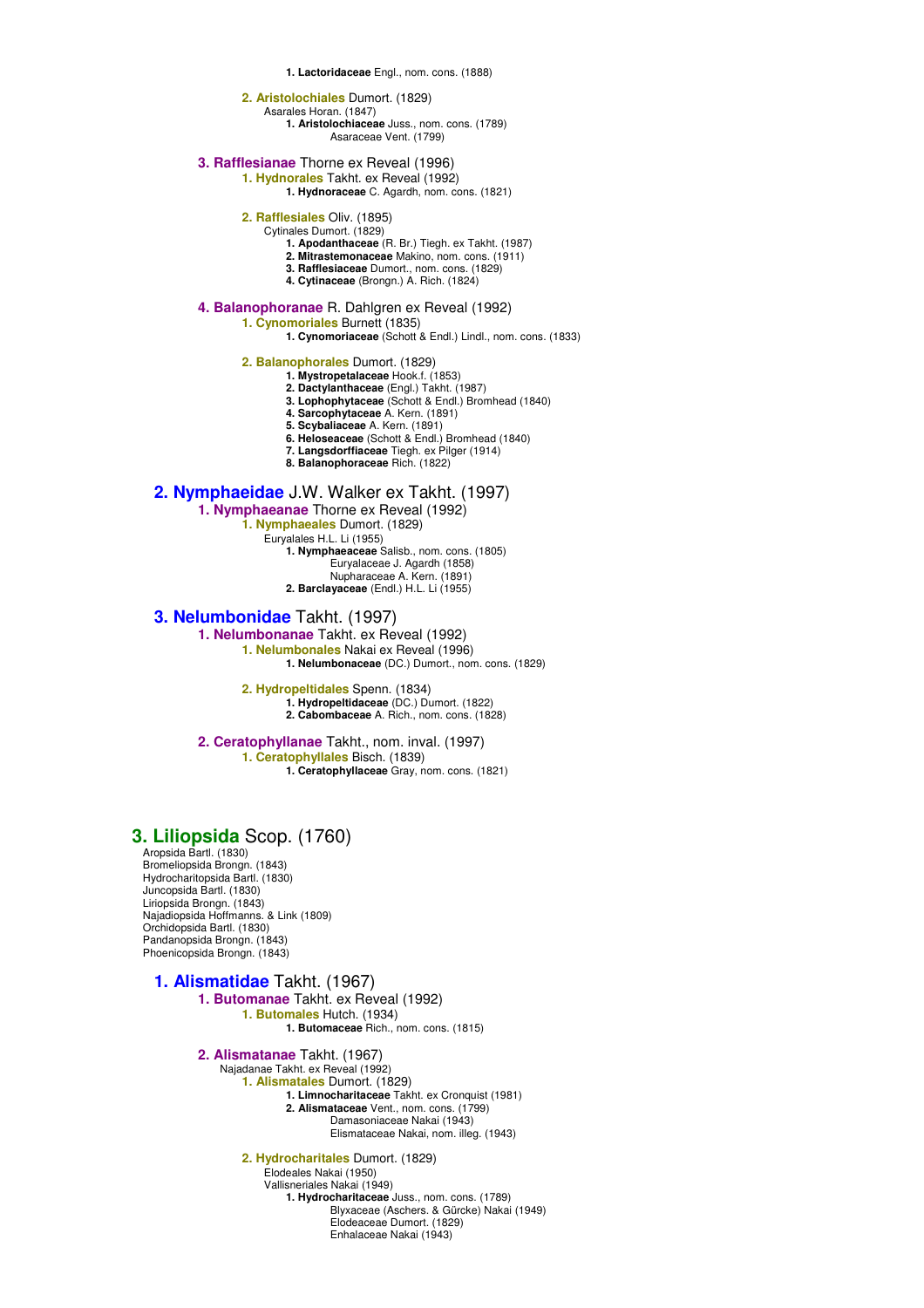Halophilaceae J. Agardh (1858) Stratiotaceae Link (1829) Thalassiaceae Nakai (1943) Vallisneriaceae Link (1829)

**3. Aponogetonales** Hutch. (1934) **1. Aponogetonaceae** J. Agardh (1858)

**4. Najadales** Dumort. (1829) **1. Najadaceae** Juss., nom. cons. (1789)

**5. Juncaginales** Hutch. (1934)

Scheuchzeriales B. Boivin (1956)

**1. Scheuchzeriaceae** Rudolphi, nom. cons. (1830)

**2. Juncaginaceae** Rich. (1808)

Heterostylaceae Hutch. (1934)

Lilaeaceae Dumort. (1829)

Maundiaceae Nakai (1943) Triglochinaceae Chev. (1827)

**6. Potamogetonales** Dumort. (1829)

Cymodoceales Nakai (1943)

Posidoniales Nakai (1943) Ruppiales Nakai (1950)

Zosterales Nakai (1943)

**1. Potamogetonaceae** Dumort., nom. cons. (1829)

Hydrogetonaceae Link (1829)

**2. Ruppiaceae** Horan. ex Hutch., nom. cons. (1934)

**3. Zannichelliaceae** Dumort., nom. cons. (1829) **4. Zosteraceae** Dumort., nom. cons. (1829)

**5. Posidoniaceae** Hutch., nom. cons. (1934)

Cauliniaceae J. Presl, nom. illeg. (1846)

**6. Cymodoceaceae** N. Taylor, nom. cons. (1909)

## **2. Triurididae** Takht. ex Reveal (1992)

**1. Triuridanae** Thorne ex Reveal (1992)

**1. Triuridales** Hook.f. (1876)

**1. Triuridaceae** Gardner, nom. cons. (1843) Lacandoniaceae E. Martínes & Ramos (1989)

**3. Aridae** Takht. (1997)

**1. Acoranae** Reveal (1997) **1. Acorales** Reveal (1996)

**1. Acoraceae** Martinov (1820)

**2. Aranae** Thorne ex Reveal (1992)

**1. Arales** Dumort. (1829)

**1. Araceae** Juss., nom. cons. (1789) Arisaraceae Raf. (1838) Caladiaceae Salisb. (1866) Callaceae Rchb. ex Bartl. (1830) Cryptocorynaceae J. Agardh (1858) Dracontiaceae Salisb. (1866) Lemnaceae Gray, nom. cons. (1821) Lentiscaceae Horan. (1843) Orontiaceae Bartl. (1830) Pistiaceae Rich. ex C. Agardh (1822) Pothoaceae Raf. (1838) Wolffiaceae Bubani (1901-1902)

**3. Cyclanthanae** Thorne ex Reveal (1996) **1. Cyclanthales** Nakai (1930)

**1. Cyclanthaceae** Dumort., nom. cons. (1829)

**4. Pandananae** Thorne ex Reveal (1992)

**1. Pandanales** Lindl. (1833)

**1. Pandanaceae** R. Br., nom. cons. (1810) Freycinetiaceae Brongn. ex Le Maout & Decne. (1868)

# **4. Liliidae** Takht. (1967)

**1. Lilianae** Takht. (1967)

Dioscoreanae Takht., nom. inval. (1997) **1. Tofieldiales** Reveal & Zomlefer (1997)

**1. Tofieldiaceae** Takht. (1994)

**2. Dioscoreales** Hook.f. (1876)

Stemonales Takht. (1995) Taccales Dumort. (1829)

Tamales Dumort. (1829)

- **1. Trichopodaceae** Hutch., nom. cons. (1934)
- **2. Stenomeridaceae** J. Agardh, nom. cons. (1858)
- **3. Avetraceae** Takht. (1997)
- **4. Dioscoreaceae** R. Br., nom. cons. (1810)
	- Tamaceae Martinov (1820)
- Tamnaceae J. Kickx f. (1826) **5. Stemonaceae** Engl., nom. cons. (1887)
	- Roxburghiaceae Wall. (1832)
- **6. Croomiaceae** Nakai (1937)
- **7. Pentastemonaceae** Duyfjes (1992)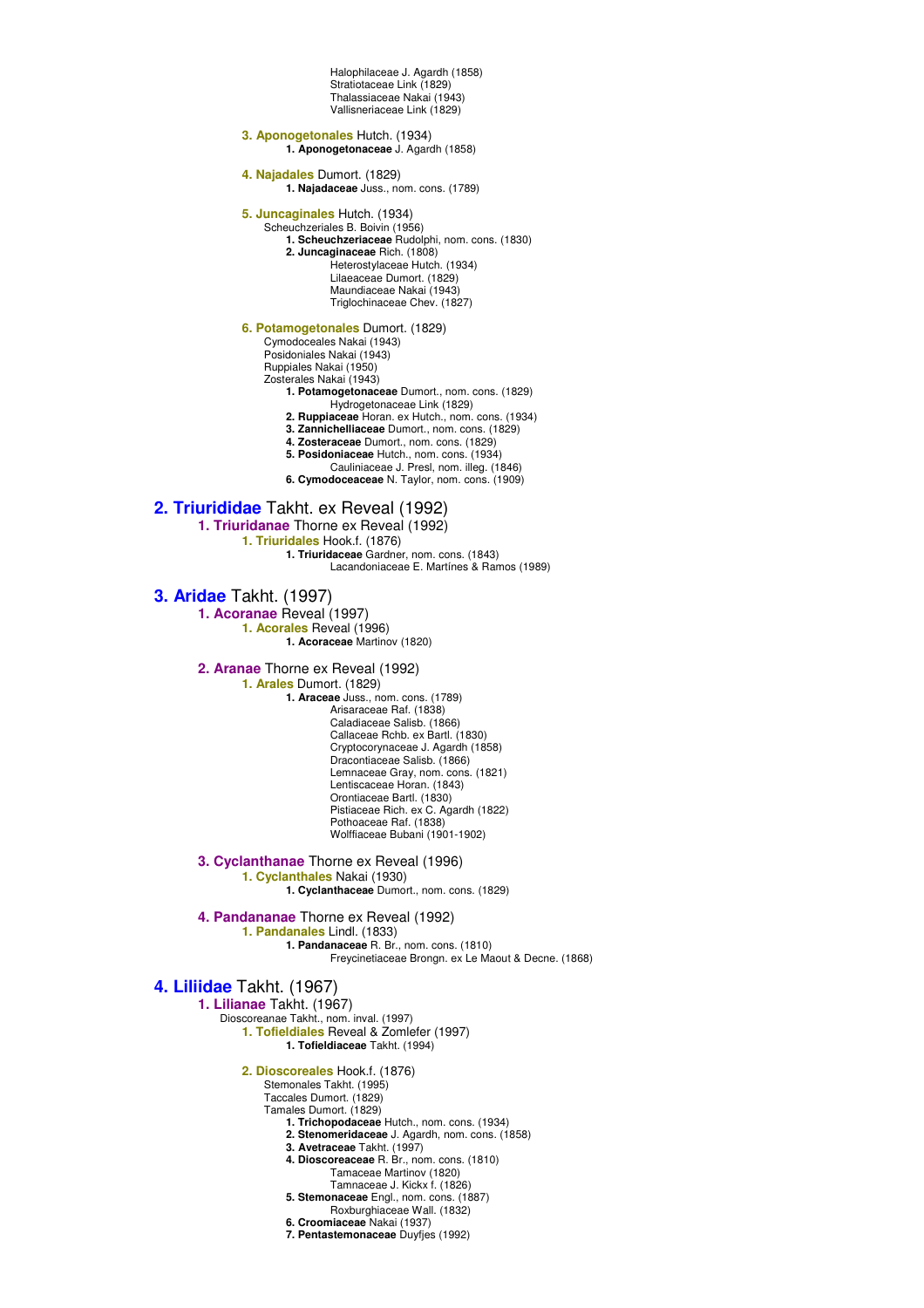### **8. Taccaceae** Dumort., nom. cons. (1829)

**3. Smilacales** Lindl. (1833)

- **1. Rhipogonaceae** Conran & Cliffford (1985)
- **2. Smilacaceae** Vent., nom. cons. (1799)

**3. Petermanniaceae** Hutch., nom. cons. (1934)

**4. Nartheciales** Reveal & Zompher (1997) **1. Nartheciaceae** Fr. ex Bjurzon (1846) Abaminaceae J. Agardh, nom. illeg. (1858) Lophiolaceae Nakai (1943)

- **5. Petrosaviales** Takht. (1997)
- **1. Petrosaviaceae** Hutch., nom. cons. (1934)

**6. Melanthiales** R. Dahlgren ex Reveal (1992)

- Veratrales Dumort. (1829)
	- **1. Chionographidaceae** Takht. (1996)
	- **2. Heloniadaceae** J. Agardh (1858)
	- **3. Xerophyllaceae** Takht. (1996)
	- **4. Melanthiaceae** Batsch, nom. cons. (1802)
	- Veratraceae Salisb. (1807) **5. Japonoliriaceae** Takht. (1996)
	- **6. Campynemataceae** Dumort. (1829)
	-
- **7. Trilliales** Takht. (1997)
	- Paridales Dumort. (1829) **1. Trilliaceae** Lindl., nom. cons. (1846)
		- Paridaceae Dumort. (1827)
- **8. Alstroemeriales** Hutch. (1934)
	- **1. Alstroemeriaceae** Dumort., nom. cons. (1829)
- **9. Colchicales** Dumort. (1829)
	- **1. Burchardiaceae** Takht. (1996)
		- **2. Colchicaceae** DC., nom. cons. (1805)
			- Bulbocodiaceae Salisb. (1866)
		- Merenderaceae Mirb. (1804) **3. Tricyrtidaceae** Takht. (1997)
		-
		- **4. Uvulariaceae** A. Gray ex Kunth, nom. cons. (1843)
		- Compsoaceae Horan. (1834) **5. Scoliopaceae** Takht. (1996)
		- **6. Calochortaceae** Dumort. (1829)
		-

### **10. Liliales** Perleb (1826)

**1. Liliaceae** Juss., nom. cons. (1789) Erythroniaceae Martinov (1820) Fritillariaceae Salisb. (1866) Liriaceae Batsch (1786) Tulipaceae Batsch (1786) **2. Medeolaceae** (S. Wats.) Takht. (1987)

**11. Hypoxidales** Takht., nom. inval. (1997) **1. Hypoxidaceae** R. Br., nom. cons. (1814)

**12. Orchidales** Raf. (1815)

**1. Orchidaceae** Juss., nom. cons. (1789) Apostasiaceae Lindl. (1833) Cypripediaceae Lindl. (1833) Limodoraceae Horan. (1847) Neottiaceae Horan. (1834)

Neuwiediaceae (Burns-Bal. & V.A. Funk) R. Dahlgren ex Reveal & Hoogland (1991) Vanillaceae Lindl. (1835)

### **13. Tecophilaeales** Traub ex Reveal (1993)

- **1. Lanariaceae** H. Huber ex R. Dahlgren & A.E. van Wyk (1988)
- **2. Ixioliriaceae** (Pax) Nakai (1943)
- **3. Walleriaceae** (R. Dahlgren) Takht. (1994)
- **4. Tecophilaeaceae** Leyb., nom. cons. (1862)
	- Androsynaceae Salisb. (1866) Conantheraceae (D. Don) Hook.f. (1873) Cyanellaceae Salisb. (1866)
- **5. Cyanastraceae** Engl., nom. cons. (1900)
- **6. Eriospermaceae** Endl. (1841)
- **14. Iridales** Raf. (1815)

Ixiales Lindl. (1835) **1. Iridaceae** Juss., nom. cons. (1789) Crocaceae Vest (1818) Galaxiaceae Raf. (1836) Geosiridaceae Jonker, nom. cons. (1939) Gladiolaceae Raf. (1838) Hewardiaceae Nakai, nom. illeg. (1943) Isophysidaceae (Hutch.) F.A. Barkley (1948) Ixiaceae Horan. (1834)

**15. Burmanniales** Heintze (1927)

**1. Burmanniaceae** Blume, nom. cons. (1827) Thismiaceae J. Agardh, nom. cons. (1858) Tripterellaceae Dumort., nom. illeg. (1829) **2. Corsiaceae** Becc., nom. cons. (1878)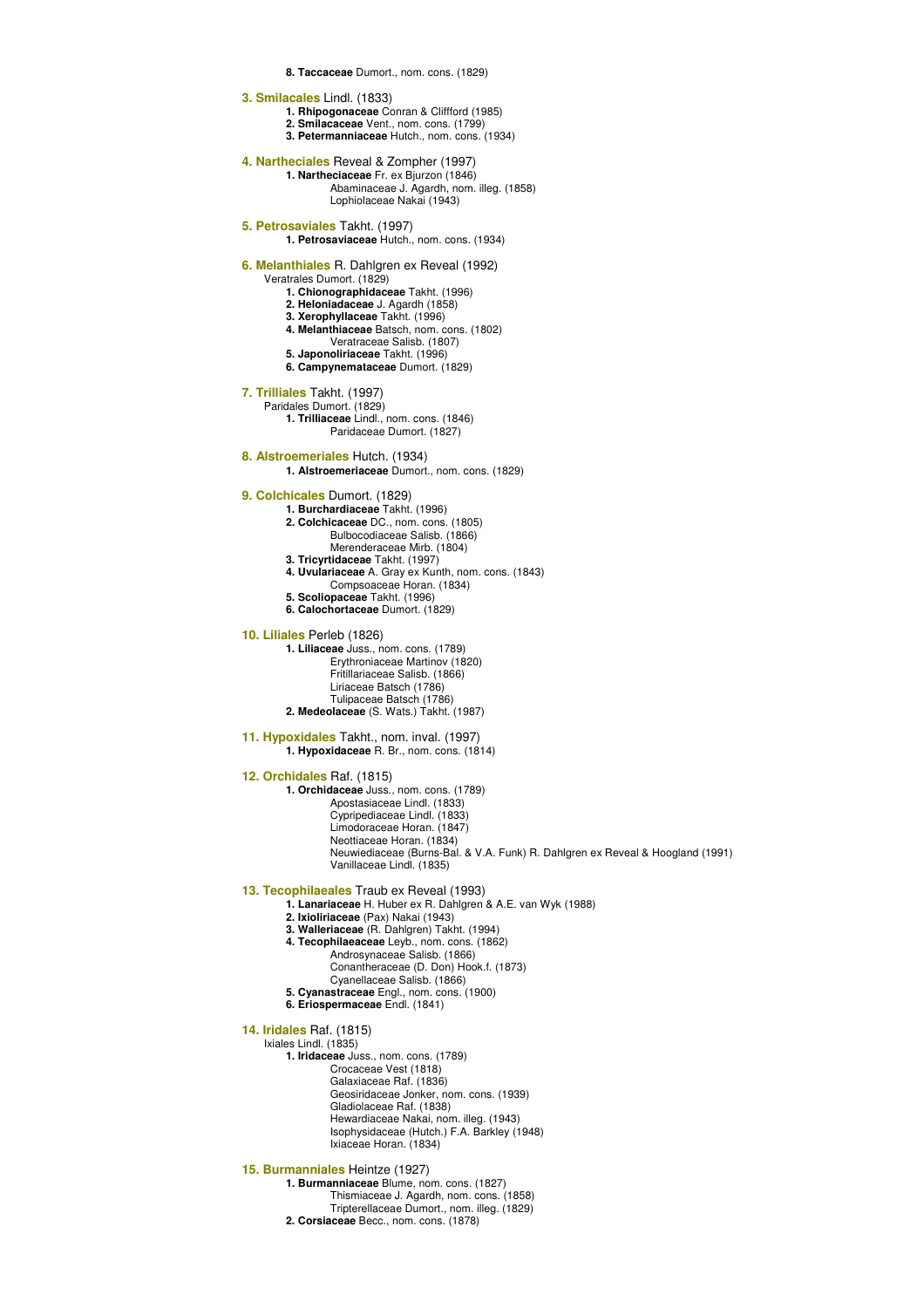**16. Amaryllidales** Bromhead (1840) Alliales Traub (1972) Narcissales Dumort. (1829) **1. Hyacinthaceae** Batsch (1786) Eucomidaceae Salisb. (1866) Lachenaliaceae Salisb. (1866) Ornithogalaceae Salisb. (1866) Scillaceae Vest (1818) **2. Themidaceae** Salisb. (1866) **3. Alliaceae** J. Agardh, nom. cons. (1858) Agapanthaceae Voigt (1850) Cepaceae Salisb. (1866) Gilliesiaceae Lindl. (1826) Milulaceae Traub (1972) Tulbaghiaceae Salisb. (1866) **4. Hesperocallidaceae** Traub (1972) **5. Amaryllidaceae** J. St.-Hil., nom. cons. (1805) Brunsvigiaceae Horan. (1834) Crinaceae Vest (1818) Cyrtanthaceae Salisb. (1866) Galanthaceae G. Mey. (1836) Gethyllidaceae Raf. (1838) Haemanthaceae Salisb. (1866) Leucojaceae Batsch (1786) Narcissaceae Juss. (1789) Oporanthaceae Salisb. (1866) Pancratiaceae Horan. (1847) Strumariaceae Salisb. (1866) Zephyranthaceae Salisb. (1866) **17. Asparagales** Bromhead (1838) **1. Convallariaceae** Horan. (1834) Aspidistraceae Endl. (1841) Platymetraceae Salisb., nom. illeg. (1866) Polygonataceae Salisb. (1866) Tupistraceae Schnizl. (1846) **2. Ophiopogonaceae** Endl. (1841) Peliosanthaceae Salisb. (1866) **3. Asparagaceae** Juss., nom. cons. (1789) **18. Asteliales** Dumort. (1829) **1. Dracaenaceae** Salisb. (1866) Sansevieriaceae Nakai (1936) **2. Ruscaceae** Sprengl. ex Hutch., nom. cons. (1934) **3. Nolinaceae** Nakai (1943) **4. Asteliaceae** Dumort. (1829) **6. Geitonoplesiaceae** R. Dahlgr. ex Conran (1994) **7. Luzuriagaceae** Lotsy (1911) **8. Philesiaceae** Dumort., nom. cons. (1829) Lapageriaceae Kunth (1850) **19. Hanguanales** R. Dahlgren ex Reveal (1992) **1. Hanguanaceae** Airy Shaw (1964) **20. Agavales** Hutch. (1934) Xanthorrhoeales Takht., nom. inval. (1997) Dasypogonales Thorne, nom. nud. (1997) **1. Dasypogonaceae** Dumort. (1829) Baxteriaceae Takht. (1996) Kingiaceae Endl. (1838) Xerotaceae Endl., nom. illeg. (1838) **2. Calectasiaceae** Endl. (1838) **3. Hemerocallidaceae** R. Br. (1810) **4. Blandfordiaceae** R. Dahlgren & Clifford (1985) **5. Xanthorrhoeaceae** Dumort., nom. cons. (1829) **6. Agavaceae** Endl., nom. cons. (1841) Yuccaceae J. Agardh (1858) **7. Anthericaceae** J. Agardh (1858) **8. Laxmanniaceae** Bubani (1901-1902) Eustrephaceae Chupov (1994) Lomandraceae Lotsy (1911) **9. Herreriaceae** Endl. (1841) **10. Phormiaceae** J. Agardh (1858) Dianellaceae Salisb. (1866) **11. Johnsoniaceae** Lotsy (1911) **12. Doryanthaceae** R. Dahlgren & Clifford (1985) **13. Asphodelaceae** Juss., nom. cons. (1789) **14. Aloaceae** Batsch (1802) **15. Aphyllanthaceae** Burnett (1835) **16. Hostaceae** B. Mathew (1988) Funkiaceae Horan., nom. illeg. (1834) **5. Arecidae** Takht. (1967) **1. Arecanae** Takht. (1967) **1. Arecales** Bromhead (1840) Cocosales Nakai (1930) **1. Arecaceae** Schultz Sch., nom. cons. (1832) Acristaceae O.F. Cook (1913) Borassaceae Schultz Sch. (1832) Calamaceae Kunth ex Perleb (1838)

Ceroxylaceae O.F. Cook (1913) Chamaedoreaceae O.F. Cook (1913) Cocosaceae Schultz Sch. (1832)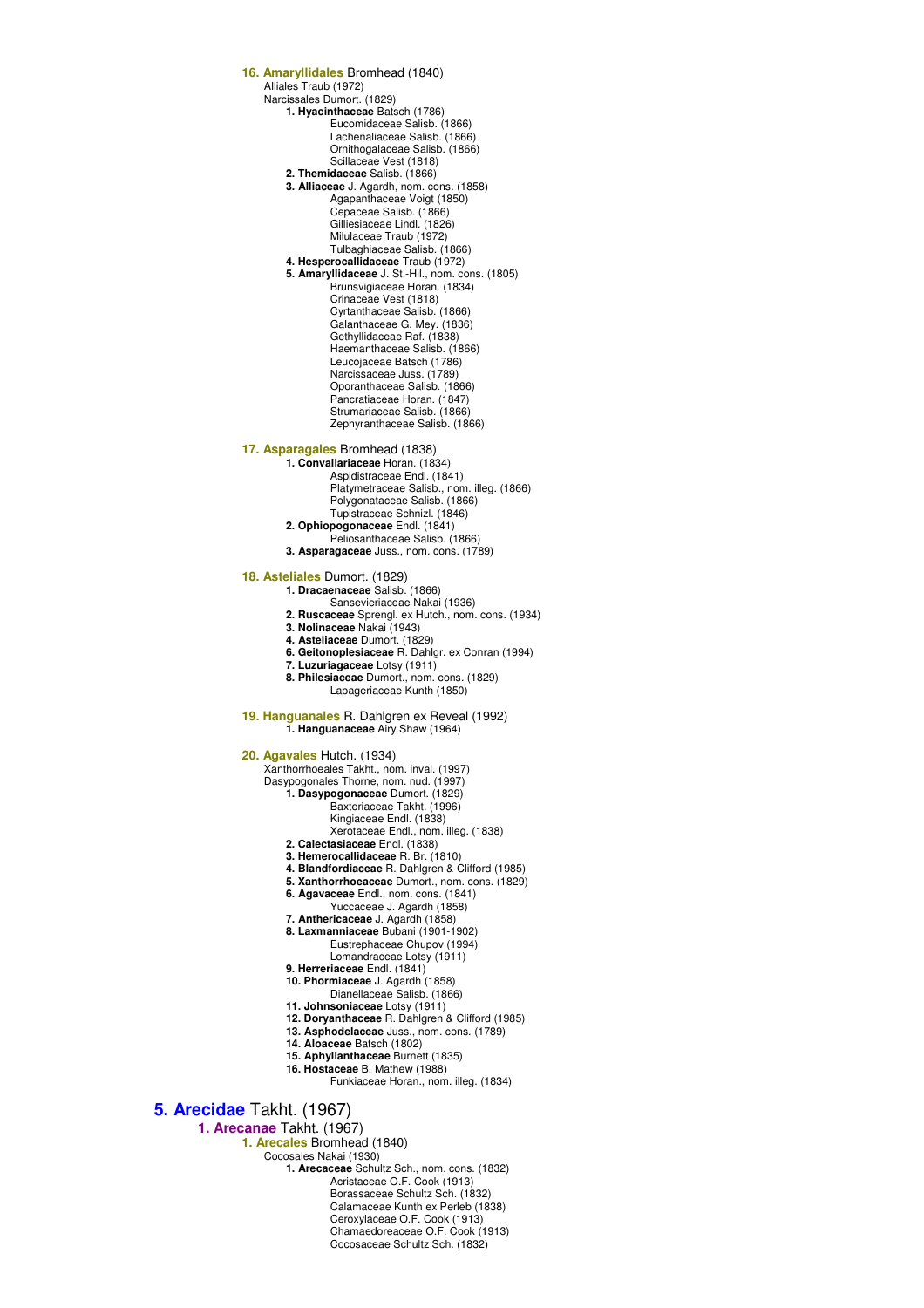Coryphaceae Schultz Sch. (1832) Geonomataceae O.F. Cook (1913) Iriarteaceae O.F. Cook & Doyle (1913) Lepidocaryaceae O.F. Cook (1913) Malortieaceae O.F. Cook (1913) Manicariaceae O.F. Cook (1910) Nypaceae Brongn. ex Le Maout & Decne. (1868) Palmae Juss., nom. cons. et nom. alt. (1789) Phoenicaceae Burnett (1835) Phytellephaceae Mart. ex Perleb (1838) Pseudophoenicaceae O.F. Cook (1913) Sabalaceae Schultz Sch. (1832) Sagaceae Schultz Sch., nom. illeg. (1832) Synechanthaceae O.F. Cook (1913) **6. Commelinidae** Takht. (1967) **1. Bromelianae** R. Dahlgren ex Reveal (1992) **1. Bromeliales** Dumort. (1829) **1. Bromeliaceae** Juss., nom. cons. (1789) Tillandsiaceae Wilbr. (1834) **2. Velloziales** R. Dahlgren ex Reveal (1992) **1. Velloziaceae** Endl., nom. cons. (1841) Acanthochlamydaceae (Shou C. Chen) P.C. Kao (1989) Barbaceniaceae Arn. (1832) **2. Pontederianae** Takht. ex Reveal (1992) **1. Haemodorales** Hutch. (1934) **1. Haemodoraceae** R. Br., nom. cons. (1810) Conostylidaceae (Pax) Takht. (1987) Dilatridaceae M. Roem. (1840) Wachendorfiaceae Herb. (1837) Xiphidiaceae Dumort. (1829) **2. Philydrales** Dumort. (1829) **1. Philydraceae** Link, nom. cons. (1821) **3. Pontederiales** Hook.f. (1876) **1. Pontederiaceae** Kunth, nom. cons. (1816) Heterantheraceae J. Agardh (1858) Unisemataceae Raf. (1837) **3. Commelinanae** Takht. (1967) Rapateales Colella ex Takht., nom. inval. (1997) **1. Xyridales** Lindl. (1846) Mayacales Nakai (1943) **1. Rapateaceae** Dumort., nom. cons. (1829) **2. Xyridaceae** C. Agardh, nom. cons. (1823) Abolbodaceae Nakai (1943) **3. Mayacaceae** Kunth (1842) **2. Commelinales** Dumort. (1829) **1. Commelinaceae** R. Br., nom. cons. (1810) Cartonemataceae Pichon, nom. cons. (1946) Ephemeraceae Batsch, nom. illeg. (1802) Tradescantiaceae Salisb. (1807) **3. Eriocaulales** Nakai (1930) **1. Eriocaulaceae** P. Beauv. ex Desv. (1828) **4. Hydatellanae** Takht. ex Reveal (1992) **1. Hydatellales** Cronquist (1980) **1. Hydatellaceae** U. Hamann, nom. cons. (1976) **5. Typhanae** Thorne ex Reveal (1992) **1. Typhales** Dumort. (1829) **1. Typhaceae** Juss., nom. cons. (1789) **2. Sparganiaceae** Rudolphi, nom. cons. (1830) **6. Juncanae** Takht. (1967) Poanae Takht., nom. inval. (1997) **1. Juncales** Dumort. (1829) **1. Juncaceae** Juss., nom. cons. (1789) **2. Thurniaceae** Engl., nom. cons. (1907) **2. Cyperales** Hutch. (1934) **1. Cyperaceae** Juss., nom. cons. (1789) Caricaceae Burnett, nom. illeg. (1835) Kobresiaceae Gilly (1952) Papyraceae Burnett (1835) Scirpaceae Batsch (1786) **3. Flagellariales** Takht., nom. inval. (1997) **4. Restionales** J.H. Schaffn. (1929) Centrolepidales R. Dahlgren ex Takht. (1997)

> **1. Flagellariaceae** Dumort., nom. cons. (1829) **2. Joinvilleaceae** Toml. & A.C. Sm. (1970) **3. Restionaceae** R. Br., nom. cons. (1810) Elegiaceae Raf. (1838)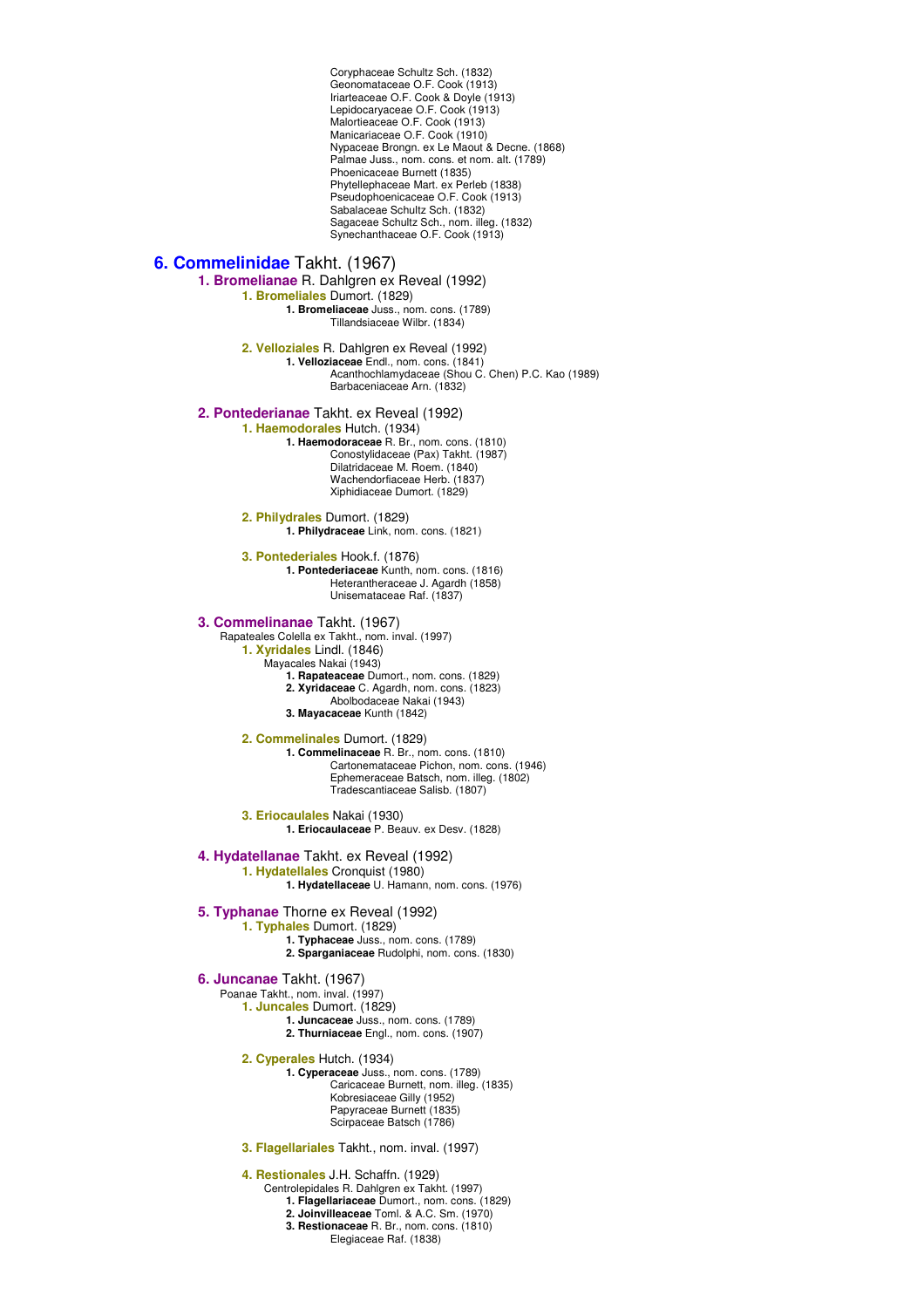**4. Anarthriaceae** D.F. Cutler & Airy Shaw (1965) **5. Ecdeiocoleaceae** D.F. Cutler & Airy Shaw (1965) **6. Centrolepidaceae** Endl., nom. cons. (1836) Devauxiaceae Dumort., nom. illeg. (1829) **5. Poales** Small (1903) Avenales Bromhead (1838) **1. Poaceae** (R. Br.) Barnh., nom. cons. (1895) Aegilopaceae Martinov (1820) Agrostidaceae Burnett (1835) Alopecuraceae Martinov (1820) Andropogonaceae Martinov (1820) Anomochloaceae Nakai (1943) Arundinaceae (Dumort.) Hochst. (1850) Arundinellaceae (Stapf) Herter (1940) Avenaceae Martinov (1820) Bambusaceae Burnett (1835) Chloridaceae (Bercht. & J. Presl) Herter (1940) Eragrostidaceae (Stapf) Herter (1940) Festucaceae (Dumort.) Herter (1952) Gramineae Juss., nom. cons. et nom. alt. (1789) Hordeaceae Burnett (1835) Lepturaceae (Dumort.) Herter (1940) Maydaceae Martinov, nom. illeg. (1820) Melicaceae Martinov (1820) Miliaceae Burnett (1835) Nardaceae Martinov (1820) Oryzaceae Burnett (1835) Panicaceae Voigt (1845) Pappophoraceae (Kunth) Herter (1940) Parianaceae Nakai (1943) Phalaridaceae Burnett (1835) Pharaceae (Stapf) Herter (1940) Saccharaceae Martinov (1820) Spartinaceae Burnett (1835) Sporobolaceae Herter (1941) Stipaceae Burnett (1835) Streptochaetaceae Nakai (1943) Tristeginaceae (Link) Herter, nom. illeg. (1940) Triticaceae Hochst. (1848) Zeaceae A. Kern. (1891)

# **7. Zingiberidae** Cronquist (1978)

**1. Zingiberanae** Takht. ex Reveal (1993) **1. Zingiberales** Griseb. (1854) Amomales Lindl. (1835) Cannales Dumort. (1829) Lowiales Takht., nom. inval. (1997) Musales Reveal (1997) **1. Strelitziaceae** (K. Schum.) Hutch. (1934) Alpiniaceae R. Br. ex Rudolphi (1830) Amomaceae J. St.-Hil. (1805)

- Curcumaceae Dumort. (1829)
- **2. Heliconiaceae** (A. Rich.) Nakai (1941)
- **3. Musaceae** Juss., nom. cons. (1789)
- **4. Lowiaceae** Ridl., nom. cons. (1924)
- **5. Zingiberaceae** Lindl., nom. cons. (1835)
- **6. Costaceae** (Meisn.) Nakai (1941)
- **7. Cannaceae** Juss., nom. cons. (1789)
- **8. Marantaceae** Petersen, nom. cons. (1888)

## **4. Ranunculopsida** Brongn. (1843)

Berberidopsida Brongn. (1843) Papaveropsida Brongn. (1843)

## **1. Ranunculidae** Takht. ex Reveal (1992)

**1. Ranunculanae** Takht. ex Reveal (1992)

**1. Lardizabalales** Loconte (1995)

- **1. Lardizabalaceae** Decne., nom. cons. (1839)
- **2. Sargentodoxaceae** Stapf ex Hutch. (1926)
- **3. Decaisneaceae** (Takht. ex Quin) Loconte (1995)
- **2. Menispermales** Bromhead (1838)
	- **1. Menispermaceae** Juss., nom. cons. (1789) Pseliaceae Raf. (1838)
- **3. Berberidales** Dumort. (1829)
	- Podophyllales Dumort. (1829) **1. Nandinaceae** Horan. (1834)
		-
		- **2. Berberidaceae** Juss., nom. cons. (1789)
		- **3. Ranzaniaceae** (Kumaz. & Terabayashi) Takht. (1994) **4. Podophyllaceae** DC., nom. cons. (1821)
		- **5. Leonticaceae** Bercht. & J. Presl (1820)
			- Diphylleiaceae Schultz Sch. (1832)
				- Epimediaceae Menge (1839)
- **4. Ranunculales** Dumort. (1829) Helleborales Nakai (1949)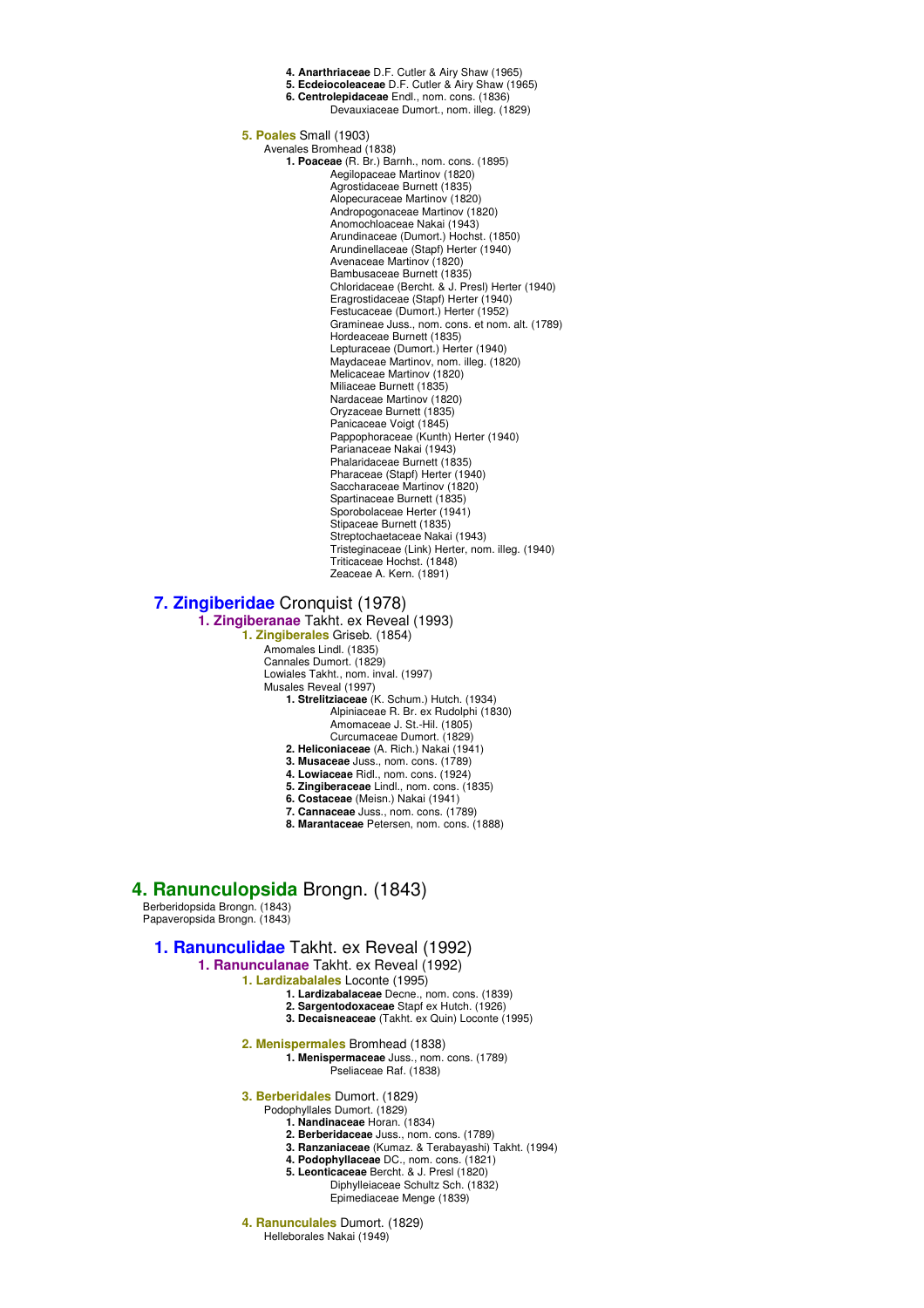Hydrastidales Takht. (1997)

- **1. Hydrastidaceae** Martinov (1820) **2. Ranunculaceae** Juss., nom. cons. (1789)
	- Actaeaceae Raf. (1828) Anemonaceae Vest (1818) Aquilegiaceae Lilja (1870) Calthaceae Martinov (1820) Cimicifugaceae (Arn.) Bromhead (1840) Clematidaceae Martinov (1820) Delphiniaceae Brenner (1886) Helleboraceae Vest (1818) Nigellaceae J. Agardh (1858) Thalictraceae Raf. (1815)
- **5. Circaeasterales** Takh. (1997) **1. Kingdoniaceae** A.S. Foster ex Airy Shaw (1964) **2. Circaeasteraceae** Hutch., nom. cons. (1926)
- **6. Glaucidiales** Takht. ex Reveal (1992) **1. Glaucidiaceae** Tamura (1972)

**7. Paeoniales** Heintze (1927) **1. Paeoniaceae** (Bercht. & J. Presl) Rudolphi, nom. cons. (1830)

**8. Papaverales** Dumort. (1829)

- **1. Pteridophyllaceae** (Murb.) Nakai ex Reveal & Hoogland (1991)
	- **2. Papaveraceae** Juss., nom. cons. (1789) Chelidoniaceae Martinov (1820) Corydalaceae Vest (1818) Eschscholziaceae Ser. (1847) Fumariaceae DC., nom. cons. (1821)
		- Hypecoaceae (Dumort.) Willk. & Lange (1880) Platystemonaceae (Rchb. ex Spach) Lilja (1870)

## **5. Rosopsida** Batsch (1788)

Aceropsida Endl. (1840) Aesculopsida Brongn. (1843) Asclepidopsida Brongn. (1843) Asteropsida Brongn. (1843) Cactopsida Brongn. (1843) Campanulopsida Bartl. (1830) Caprifoliopsida Endl. (1838) Caryophyllopsida Bartl. (1825) Celastropsida Brongn. (1843) Cistopsida Bartl. (1830) Coffeopsida Brongn. (1843) Convolvulopsida Brongn. (1843) Crassulopsida Brongn. (1843) Crotonopsida Brongn. (1843) Cucurbitopsida Brongn. (1843) Daphnopsida Meisn. (1841) Diospyropsida Brongn. (1843) Ericopsida Bartl. (1830) Frangulopsida Endl. (1840) Geraniopsida Meisn. (1837) Hamamelidopsida Brongn. (1843) Ligustropsida Bartl. ex Meisn. (1840) Loniceropsida Brongn. (1843) Loranthopsida Bartl. (1830) Malpighiopsida Bartl. (1830) Malvopsida R. Br. (1818) Myrsinopsida Bartl. (1830) Myrtopsida Bartl. (1830) Oeotheropsida Brongn. (1843) Opuntiopsida Endl. (1839) Passifloropsida Brongn. (1843) Plantaginopsida Meisn. (1841) Plumbaginopsida Endl. (1837) Polygalopsida Endl. (1840) Polygonopsida Brongn. (1843) Primulopsida Brongn. (1843) Proteopsida Bartl. (1830) Rhamnopsida Brongn. (1843) Rubiopsida Bartl. (1830) Rutopsida A. Juss. ex Meisn. (1837) Salicopsida Bartl. (1830) Santalopsida Brongn. (1843) Saxifragopsida Brongn. (1843) Selaginopsida Brongn. (1843) Solanopsida Brongn. (1843) Styracopsida Bartl. (1830) Thymelaeopsida Endl. (1837) Urticopsida Bartl. (1830) Verbenopsida Brongn. (1843) Violopsida Brongn. (1843)

### **1. Caryophyllidae** Takht. (1967) **1. Caryophyllanae** Takht. (1967) **1. Caryophyllales** Perleb (1826)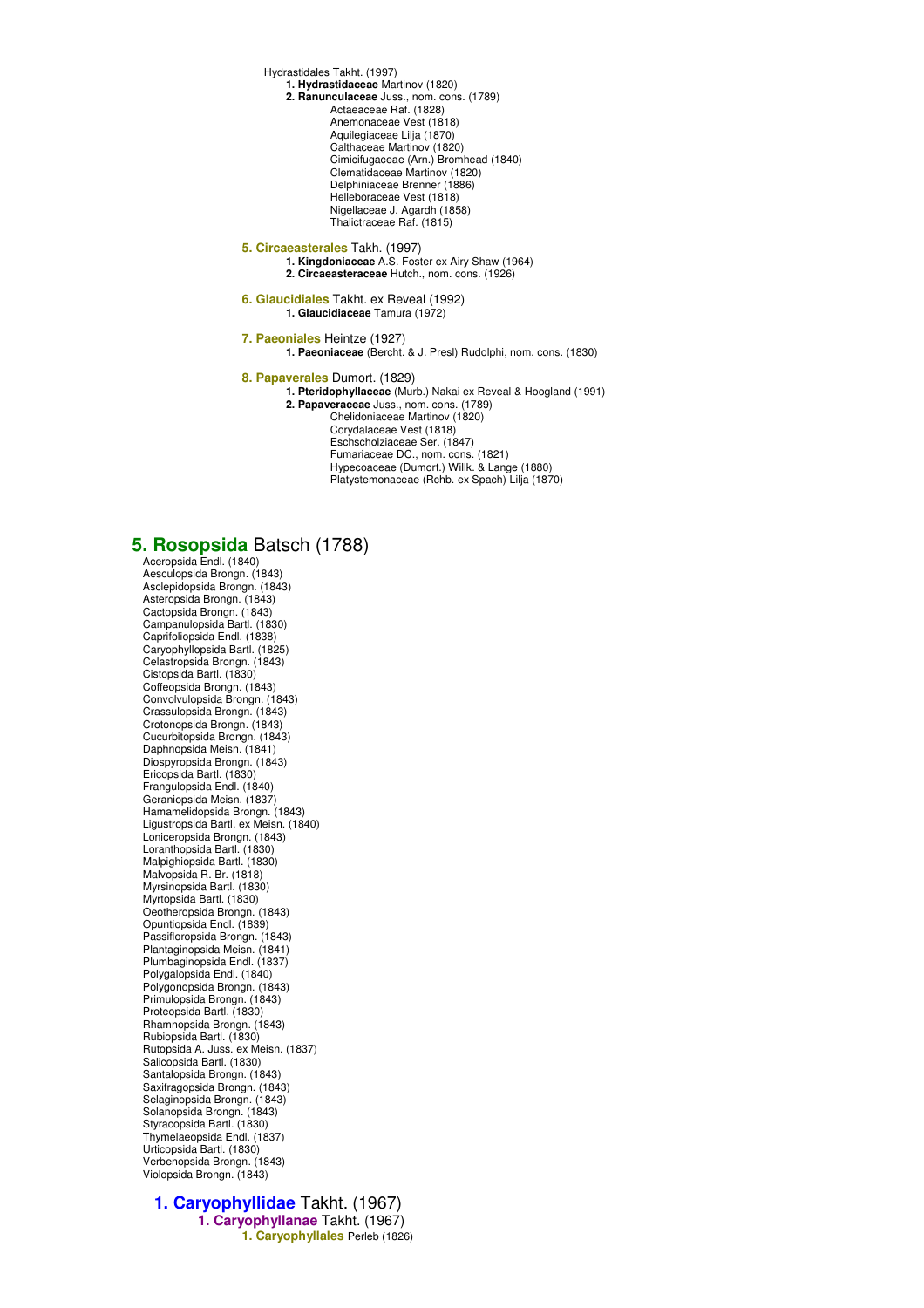Atriplicales Horan. (1847) Cactales Dumort. (1829) Chenopodiales Dumort. (1829) Nyctaginales Dumort. (1829) Opuntiales Willk. (1854) Petiveriales Lindl. (1833) Portulacales Dumort. (1829) Scleranthales Dumort. (1829) Silenales Lindl. (1833) Stellariales Dumort. (1829) **1. Achatocarpaceae** Harms, nom. cons. (1934) **2. Portulacaceae** Juss., nom. cons. (1789) Montiaceae Raf. (1820) **3. Hectorellaceae** Philipson & Skipw. (1961) **4. Basellaceae** Moq., nom. cons. (1840) Anrederaceae J. Agardh (1858) Ullucaceae Nakai (1942) **5. Didiereaceae** Drake, nom. cons. (1903) **6. Cactaceae** Juss., nom. cons. (1789) Cereaceae DC. & Spreng. (transl. W. Jameson) (1821) Opuntiaceae Martinov (1820) **7. Stegnospermataceae** (A. Rich.) Nakai (1942) **8. Phytolaccaceae** R. Br., nom. cons. (1818) Sarcocaceae Raf. (1837) **9. Petiveriaceae** C. Agardh (1824) Hilleriaceae Nakai (1942) Riviniaceae C. Agardh (1824) Seguieriaceae Nakai (1942) **10. Gisekiaceae** (Endl.) Nakai (1942) **11. Agdestidaceae** (Heimerl) Nakai (1942) **12. Barbeuiaceae** (H. Walter) T. Nakai (1942) **13. Nyctaginaceae** Juss., nom. cons. (1789) Allioniaceae Horan. (1834) Bougainvilleaceae J. Agardh (1858) Jalapaceae Adans., nom. illeg. (1763) Mirabilidaceae W.R.B. Oliv. (1936) Pisoniaceae J. Agardh (1858) **14. Sarcobataceae** Behnke (1997) **15. Aizoaceae** Rudolphi, nom. cons. (1830) Galeniaceae Raf. (1819) Mesembryaceae Dumort. (1829) Mesembryanthemaceae Fenzl, nom. cons. (1836) **16. Sesuviaceae** Horan. (1834) **17. Tetragoniaceae** Nakai, nom. cons. (1942) Corrigiolaceae (Dumort.) Dumort. (1829) **18. Halophytaceae** A. Soriano (1984) **19. Molluginaceae** Hutch., nom. cons. (1926) Adenogrammaceae (Fenzl) Nakai (1942) Glinaceae Link (1831) Pharnaceaceae Martinov (1820) Polpodaceae (Fenzl) Nakai (1942) Telephiaceae Martinov (1820) **20. Chenopodiaceae** Vent., nom. cons. (1799) Atriplicaceae Durande (1782) Betaceae Burnett (1835) Blitaceae Adans. (1763) Corispermaceae Link (1831) Dysphaniaceae (Pax) Pax, nom. cons. (1927) Polycnemaceae Menge (1839) Salicorniaceae Martinov (1820) Salsolaceae Menge (1839) Spinaciaceae Menge (1839) **21. Amaranthaceae** Juss., nom. cons. (1789) Achyranthaceae Raf. (1837) Celosiaceae Martinov (1820) Deeringiaceae J. Agardh (1858) Gomphrenaceae Raf. (1837) **22. Caryophyllaceae** Juss., nom. cons. (1789) Alsinaceae (Lam. & DC.) Bartl., nom. cons. (1825) Cerastiaceae Vest (1818) Dianthaceae Vest (1818) Herniariaceae Durande (1782) Illecebraceae R. Br., nom. cons. (1810) Lychnidaceae (Fenzl ex Endl.) Lilja (1870) Ortegaceae Martinov (1820) Paronychiaceae Juss. (1815) Polycarpaeaceae (DC.) Schur (1866) Scleranthaceae Bercht. & J. Presl (1820) Silenaceae (DC.) Bartl. (1825) Spergulaceae Adans. (1763) Stellariaceae Dumort. (1822) **2. Polygonanae** Takht. ex Reveal (1992) **1. Polygonales** Dumort. (1829) **1. Polygonaceae** Juss., nom. cons. (1789) Calligonaceae Khalk. (1985) Eriogonaceae (Dumort.) G. Don (1839) Persicariaceae Adans. (1763) Rumicaceae Martinov (1820) **3. Plumbaginanae** Takht. ex Reveal (1992)

Amaranthales Dumort. (1829)

**1. Plumbaginales** Lindl. (1833)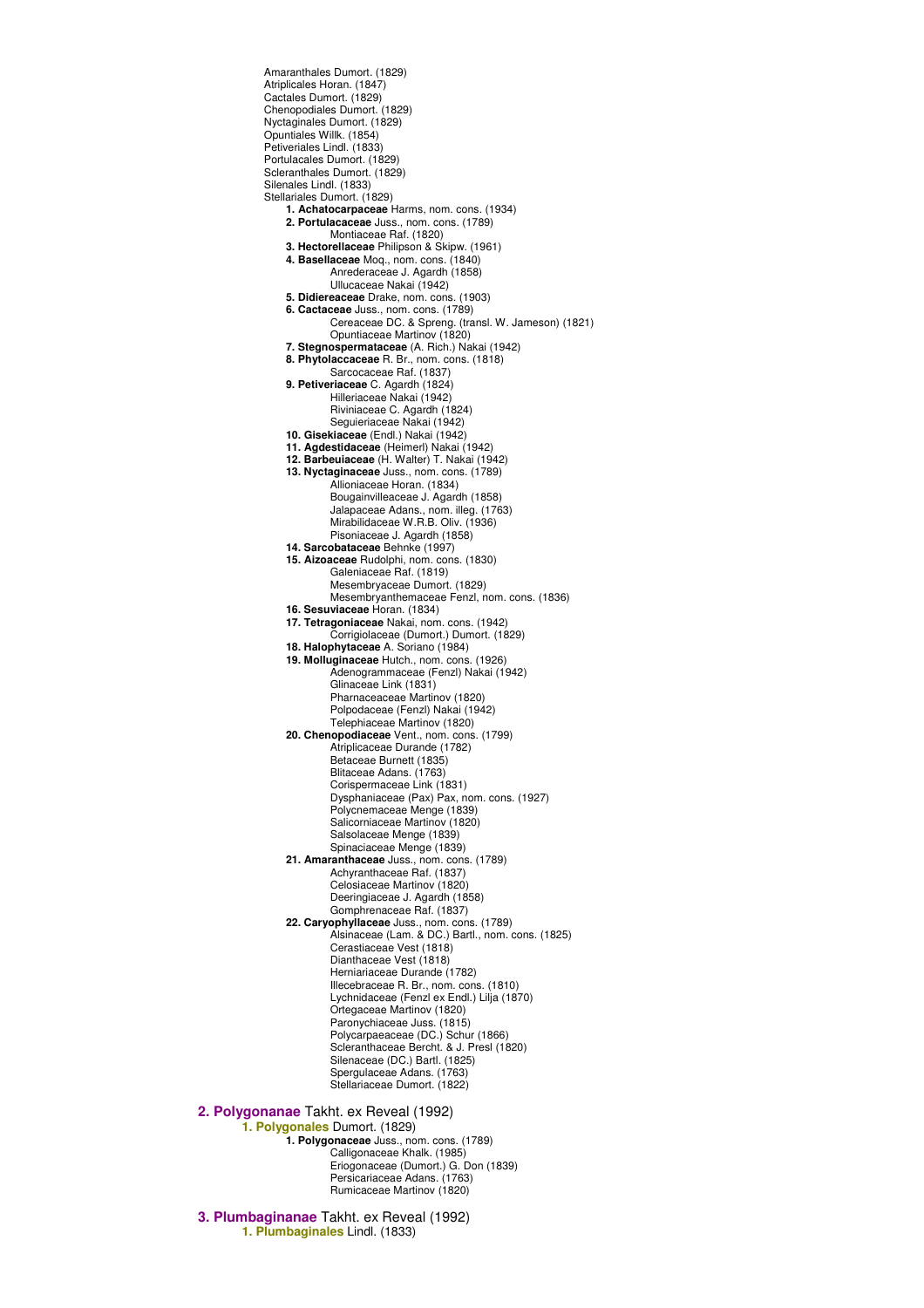**1. Plumbaginaceae** Juss., nom. cons. (1789) Aegialitidaceae Lincz. (1968) Armeriaceae Horan. (1834) Limoniaceae Ser. (1851) Staticaceae Cassel (1817)

### **2. Hamamelididae** Takht. (1967)

**1. Trochodendranae** Takht. ex Reveal (1996) **1. Trochodendrales** Takht. ex Cronquist (1981)

**1. Trochodendraceae** Prantl, nom. cons. (1888) **2. Tetracentraceae** A.C. Sm., nom. cons. (1945)

**2. Eupteleales** Hu ex Reveal (1993) **1. Eupteleaceae** K. Wilh., nom. cons. (1910)

**3. Cercidiphyllales** Hu ex Reveal (1993) **1. Cercidiphyllaceae** Engl., nom. cons. (1909)

**2. Myrothamnanae** Takht. (1997) **1. Myrothamnales** Nakai ex Reveal (1993) **1. Myrothamnaceae** Nied., nom. cons. (1891)

### **3. Hamamelidanae** Takht. (1967)

**1. Hamamelidales** Griseb. (1854) Platanales J.H. Schaffn. (1929) **1. Hamamelidaceae** R. Br., nom. cons. (1818) Bucklandiaceae J. Agardh, nom. illeg. (1858) Disanthaceae Nakai (1943) Fothergillaceae Nutt. (1818) Parrotiaceae Horan. (1834) Rhodoleiaceae Nakai (1943) **2. Altingiaceae** Lindl., nom. cons. (1846) **3. Platanaceae** T. Lestib. ex Dumort., nom. cons. (1829)

**4. Casuarinanae** Takht., nom. inval. (1997) **1. Casuarinales** Lindl. (1833)

**1. Casuarinaceae** R. Br., nom. cons. (1814)

**5. Daphniphyllanae** Takht. (1997)

Barbeyanae Takht., nom. inval. (1997) Buxanae Takht., nom. inval. (1997) **1. Barbeyales** Takht. & Reveal (1993) **1. Barbeyaceae** Rendle, nom. cons. (1916)

**2. Daphniphyllales** Pulle ex Cronquist (1981) **1. Daphniphyllaceae** Müll.-Arg., nom. cons. (1869)

**3. Balanopales** Engl. (1897) **1. Balanopaceae** Benth. & Hook.f. (1880)

**4. Didymelales** Takht. (1967) **1. Didymelaceae** Leandri (1937)

**5. Buxales** Takht. ex Reveal (1996) **1. Buxaceae** Dumort., nom. cons. (1822) Pachysandraceae J. Agardh (1858)

**6. Simmondsiales** Reveal (1992)

**1. Simmondsiaceae** (Müll.-Arg.) Tiegh. ex Reveal & Hoogland (1990)

### **6. Juglandanae** Takht. ex Reveal (1992)

Faganae Takht. (1997)

- **1. Fagales** Engl. (1892)
	- Quercales Burnett (1835)
		- **1. Nothofagaceae** Kuprian. (1962)
		- **2. Fagaceae** Dumort., nom. cons. (1829) Castaneaceae Adans. (1763)
			- Quercaceae Bercht. & J. Presl (1820)

**2. Corylales** Dumort. (1829)

#### Betulales Bromhead (1838)

- **1. Betulaceae** Gray, nom. cons. (1821)
- **2. Corylaceae** Mirb., nom. cons. (1815)
- **3. Stylocerataceae** (Pax) Takht. ex Reveal & Hoogland (1990) Carpinaceae Vest (1818)
- **4. Ticodendraceae** Gómez-Laur. & L.D. Gómez (1991)

**3. Myricales** Engl. (1897)

**1. Myricaceae** Blume, nom. cons. (1829)

**4. Rhoipteleales** Novák ex Reveal (1992)

**1. Rhoipteleaceae** Hand.-Mazz., nom. cons. (1932)

**5. Juglandales** Dumort. (1829)

**1. Juglandaceae** A. Rich. ex Kunth, nom. cons. (1824)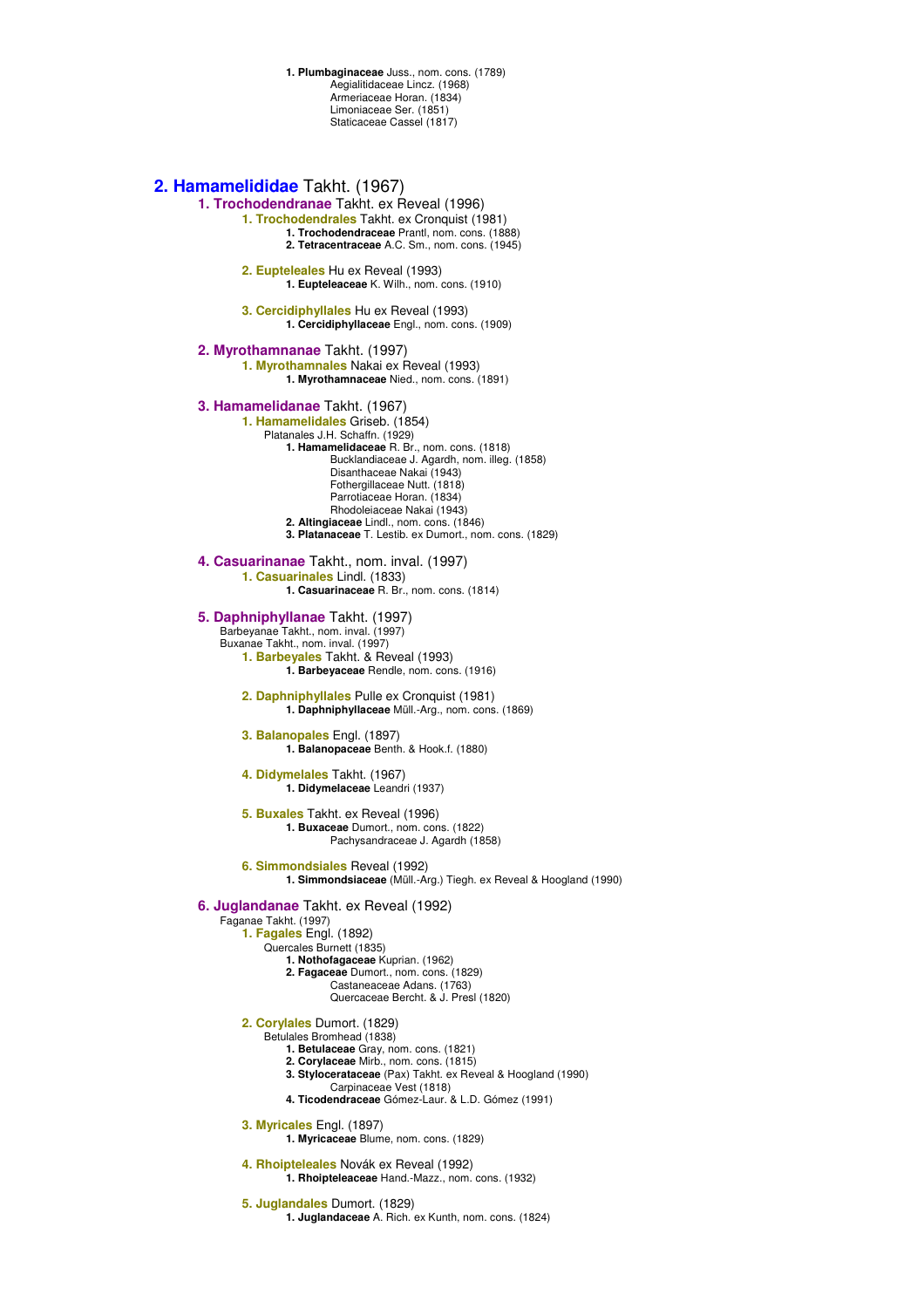**3. Dilleniidae** Takht. ex Reveal & Tahkt. (1993) **1. Dillenianae** Takht. (1967) **1. Dilleniales** Hutch. (1924) **1. Dilleniaceae** Salisb. (1807) Hibbertiaceae J. Agardh (1858) Soramiaceae Martinov (1820) 2. Theanae R. Dahlgren ex Reveal (1993) **1. Paracryphiales** Takht. ex Reveal (1992) **1. Paracryphiaceae** Airy Shaw (1964) **2. Theales** Lindl. (1833) Hypericales Dumort. (1829) **1. Stachyuraceae** J. Agardh (1858) **2. Theaceae** D. Don, nom. cons. (1825) Camelliaceae DC. (1816) Gordoniaceae (DC.) Spreng. (1826) Malachodendraceae J. Agardh, nom. illeg. (1858) Sladeniaceae (Gilg & Werderm.) Airy Shaw (1964) Ternstroemiaceae Mirb. ex DC. (1816) **3. Asteropeiaceae** (Szyszyl.) Takht. ex Reveal & Hoogland (1990) **4. Pentaphylacaceae** Engl., nom. cons. (1897) **5. Tetrameristaceae** Hutch. (1959) **6. Oncothecaceae** Kobuski ex Airy Shaw (1964) **7. Marcgraviaceae** Choisy (1824) **8. Caryocaraceae** Szyszyl., nom. cons. (1893) Rhizobolaceae DC., nom. illeg. (1824) **9. Pellicieraceae** (Triana & Planch.) L. Beauvis. ex Bullock (1959) **10. Clusiaceae** Lindl., nom. cons. (1836) Ascyraceae Plenck (1796) Bonnetiaceae (Bartl.) L. Beauv. ex Nakai (1948) Calophyllaceae J. Agardh (1858) Cambogiaceae Horan. (1834) Garciniaceae Bartl. (1830) Guttiferae Juss., nom. cons. et nom. alt. (1789) Hypericaceae Juss., nom. cons. (1789) **3. Physenales** Takht. (1997) **1. Physenaceae** Takht. (1985) **4. Ochnales** Hutch. ex Reveal (1992) Medusagynales Takht., nom. invalid. (1997) **1. Medusagynaceae** Engl. & Gilg, nom. cons. (1924) **2. Strasburgeriaceae** Engl. & Gilg, nom. cons. (1924) **3. Scytopetalaceae** Engl., nom. cons. (1897) Rhaptopetalaceae Tiegh. ex Soler. (1908) **4. Ochnaceae** DC., nom. cons. (1811) Gomphiaceae DC. ex Schnizl. (1843-1870) Lophiraceae Loud. (1830) Luxemburgiaceae Soler. (1908) Sauvagesiaceae (Ging. ex DC.) Dumort. (1829) **5. Quiinaceae** Choisy ex Engl., nom. cons. (1888) **5. Elatinales** Nakai (1949) **1. Elatinaceae** Dumort., nom. cons. (1829) Alsinastraceae Rupr., nom. illeg. (1860) Cryptaceae Raf. (1820) **6. Ancistrocladales** Takht. ex Reveal (1992) **1. Ancistrocladaceae** Planch. ex Walp., nom. cons. (1851) **7. Dioncophyllales** Takht. ex Reveal (1993) **1. Dioncophyllaceae** (Gilg) Airy Shaw, nom. cons. (1952) 3. Lecythidanae Takht. ex Reveal (1992) **1. Lecythidales** Cronquist (1957) **1. Lecythidaceae** Poit., nom. cons. (1825) Barringtoniaceae (DC. ex Schltdl.) Rudolphi, nom. cons. (1830) Belvisiaceae R. Br., nom. illeg. (1821) Gustaviaceae Burnett (1835) **2. Asteranthaceae** R. Knuth, nom. cons. (1939) **3. Napoleonaeaceae** A. Rich. (1827) **4. Foetidiaceae** (Nied.) Airy Shaw (1964) 4. Sarracenianae Thorne ex Reveal (1996) **1. Sarraceniales** Bromhead (1838) **1. Sarraceniaceae** Dumort., nom. cons. (1829) Heliamphoraceae Chrtek, Slavíková & Studnicka (1992) 5. Nepenthanae Takht. ex Reveal (1996) **1. Nepenthales** Dumort. (1829) **1. Nepenthaceae** Dumort., nom. cons. (1829)

**2. Droserales** Griseb. (1854)

**1. Droseraceae** Salisb. (1808)

Aldrovandaceae Nakai (1949)

Dionaeaceae Raf. (1837) Drosophyllaceae Chrtek, Slavíková & Studnicka (1989)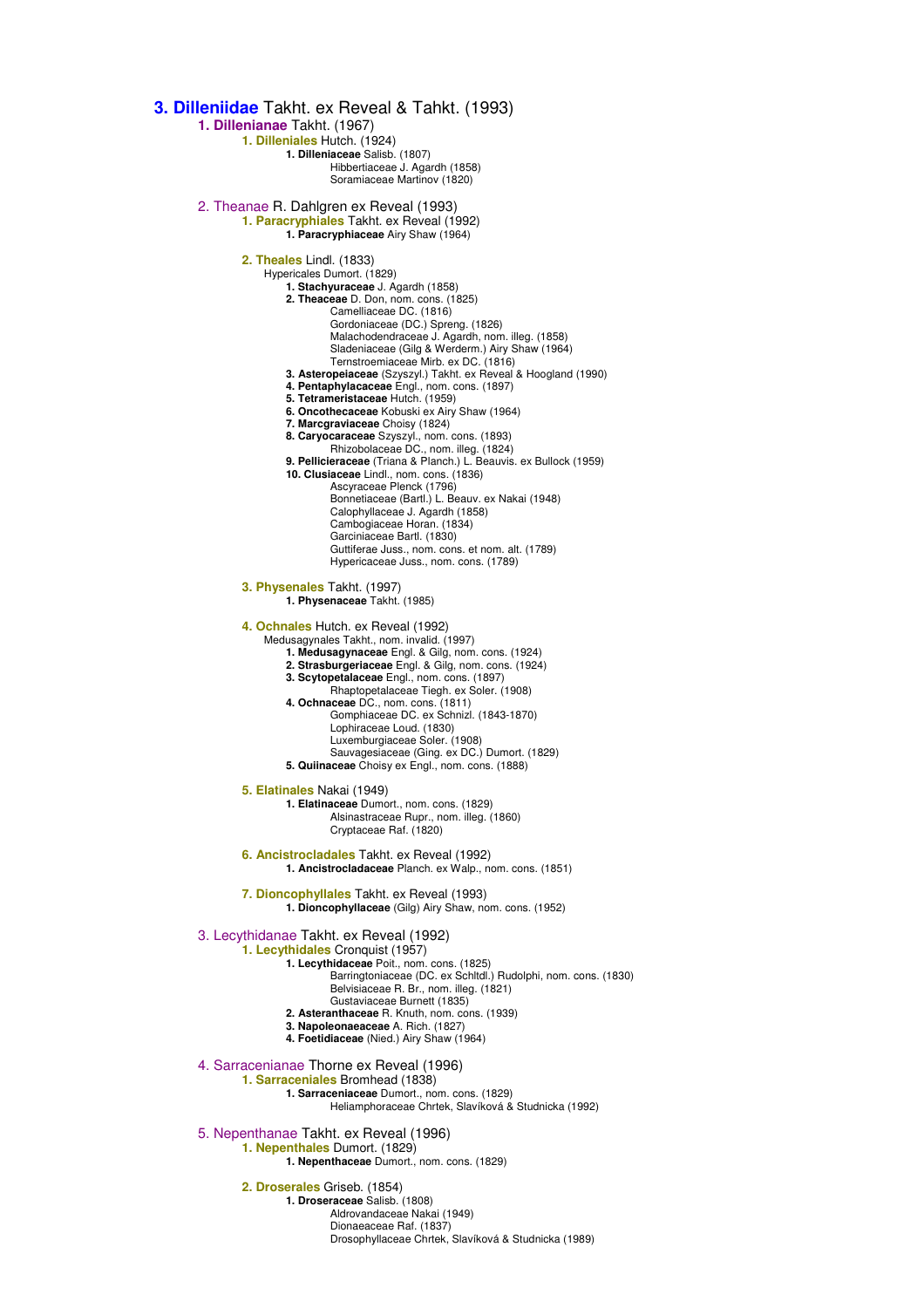6. Ericanae Takht. (1967) **1. Actinidiales** Takht. ex Reveal (1993) **1. Actinidiaceae** Hutch., nom. cons. (1926) Saurauiaceae J. Agardh, nom. cons. (1858) **2. Ericales** Dumort. (1829) Empetrales Raf. (1838) Rhodorales Horan. (1847) Vacciniales Dumort. (1829) **1. Cyrillaceae** Endl. (1841) **2. Clethraceae** Klotzsch, nom. cons. (1851) **3. Ericaceae** Juss., nom. cons. (1789) Andromedaceae (Endl.)DC. ex Schnizl. (1843-1870) Arbutaceae (Meisn.) Bromhead (1840) Arctostaphylaceae J. Agardh (1858) Azaleaceae Vest (1818) Diplarchaceae Klotzsch (1860) Empetraceae Gray, nom. cons. (1821) Epacridaceae R. Br. (1810) Hypopityaceae Link (1831) Kalmiaceae Durande (1782) Ledaceae Link (1821) Menziesiaceae Klotzsch (1851) Monotropaceae Nutt., nom. cons. (1818) Prionotaceae Hutch. (1969) Pyrolaceae Dumort., nom. cons. (1829) Rhododendraceae Juss. (1789) Rhodoraceae Vent. (1799) Salaxidaceae J. Agardh (1858) Siphonandraceae Klotzsch, nom. illeg. (1851) Stypheliaceae Horan. (1834) Vacciniaceae DC. ex Gray, nom. cons. (1821) **3. Diapensiales** Engl. & Gilg (1924) **1. Diapensiaceae** (Link) Lindl., nom. cons. (1836) Galacaceae D. Don (1828) **4. Bruniales** Dumort. (1829) **1. Bruniaceae** R. Br. ex DC., nom. cons. (1825) Berzeliaceae Nakai (1943) **2. Grubbiaceae** Endl., nom. cons. (1839) Ophiraceae Arn. (1841) **5. Geissolomatales** Takht. ex Reveal (1992) **1. Geissolomataceae** Endl. (1841) **6. Fouquieriales** Takht. ex Reveal (1992) **1. Fouquieriaceae** DC. (1828) 7. Primulanae R. Dahlgren ex Reveal (1996) **1. Styracales** Bisch. (1839) Diospyrales Prantl (1874) Ebenales Engl. (1892) Sapotales Hook.f. (1868) **1. Styracaceae** Dumort., nom. cons. (1829) Halesiaceae D. Don (1828) **2. Symplocaceae** Desf., nom. cons. (1820) **3. Ebenaceae** Gürcke, nom. cons. (1891) Diospyraceae Durande (1782) Guaiacanaceae Juss. (1789) **4. Lissocarpaceae** Gilg, nom. cons. (1924) **5. Sapotaceae** Juss., nom. cons. (1789) Achradaceae Vest (1818) Boerlagellaceae H.J. Lam (1925) Bumeliaceae Barnh. (1895) Sarcospermataceae H.J. Lam (1925) **2. Primulales** Dumort. (1829) Myrsinales Bromhead (1838) Samolales Dumort. (1829) **1. Theophrastaceae** Link (1829) **2. Myrsinaceae** R. Br., nom. cons. (1810) Aegicerataceae Blume (1833) Ardisiaceae Juss. (1810) Embeliaceae J. Agardh (1858) **3. Primulaceae** Vent., nom. cons. (1799) Anagallidaceae Adans. (1763) Coridaceae J. Agardh (1858) Lysimachiaceae Durande (1782) Samolaceae Raf. (1820) 8. Violanae R. Dahlgren ex Reveal (1992) **1. Violales** Perleb (1826) Flacourtiales Heintze (1927) Homaliales Bromhead (1838) Lacistematales Baskerville (1839) Samydales Dumort. (1829) **1. Berberidopsidaceae** (Veldk.) Takht. (1985) **2. Aphloiaceae** Takht. (1985) **3. Bembiciaceae** R.C. Keating & Takht. (1996) **4. Flacourtiaceae** Rich. ex DC., nom. cons. (1824)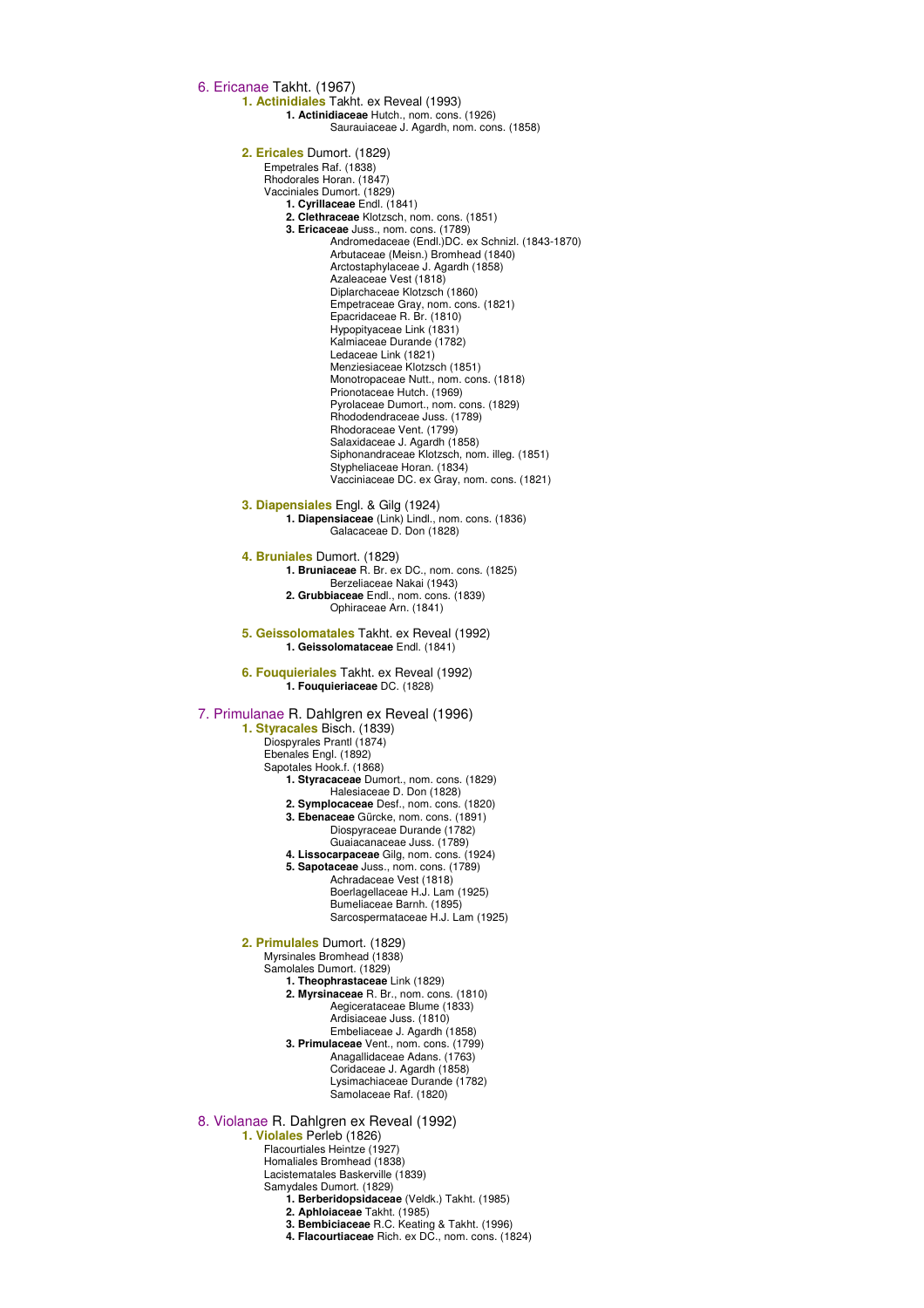Homaliaceae R. Br. (1818) Kiggelariaceae Link (1831) Pangiaceae Endl. (1841) Prockiaceae Bertuch (1801) Samydaceae Vent., nom. cons. (1808) **5. Lacistemataceae** Mart., nom. cons. (1826) **6. Peridiscaceae** Kuhlm., nom. cons. (1950) **7. Violaceae** Batsch, nom. cons. (1802) Alsodiaceae J. Agardh (1858) Ionidiaceae Mert. & W.J. Koch (1823) Leoniaceae A. DC. (1844) **8. Dipentodontaceae** Merr., nom. cons. (1941) **9. Scyphostegiaceae** Hutch., nom. cons. (1926) **2. Passiflorales** Dumort. (1829) Turnerales Dumort. (1829) **1. Passifloraceae** Juss. ex Kunth, nom. cons. (1817) Modeccaceae Horan. (1847) Paropsiaceae Dumort. (1829) Smeathmanniaceae Mart. ex Perleb (1838) **2. Turneriaceae** Kunth ex DC., nom. cons. (1828) Piriquetaceae Martinov (1820) **3. Malesherbiaceae** D. Don, nom. cons. (1827) **4. Achariaceae** Harms, nom. cons. (1897) **3. Caricales** L.D. Benson (1957) **1. Caricaceae** Dumort., nom. cons. (1829) Papayaceae Blume, nom. illeg. (1826) **4. Salicales** Lindl. (1833) **1. Salicaceae** Mirb., nom. cons. (1815) **5. Elaeocarpales** Takht. (1997) **1. Elaeocarpaceae** Juss. ex DC., nom. cons. (1824) Aristoteliaceae Dumort. (1829) **6. Tamaricales** Hutch. (1924) **1. Tamaricaceae** Link, nom. cons. (1821) Reaurmuriaceae Ehrenb. ex Lindl. (1830) **2. Frankeniaceae** A. St.-Hil. ex Gray, nom. cons. (1821) 9. Capparanae Reveal (1994) Gyrostemonanae Takht. (1997) **1. Moringales** Nakai (1943) **1. Moringaceae** R. Br. ex Dumort., nom. cons. (1829) Hyperantheraceae Link (1829) **2. Gyrostemonales** Takht. (1997) **1. Gyrostemonaceae** Endl. (1841) **3. Batales** Engl. (1907) **1. Bataceae** Mart. ex Meisn., nom. cons. (1842) **4. Capparales** Hutch. (1924) Brassicales Bromhead (1838) Resedales Dumort. (1829) Tovariales Nakai (1943) **1. Koeberliniaceae** Engl., nom. cons. (1895) **2. Pentadiplandraceae** Hutch. & Dalziel (1928) **3. Capparaceae** Juss., nom. cons. (1789) Cleomaceae Horan. (1834) Oxystylidaceae Hutch. (1969) **4. Brassicaceae** Burnett, nom. cons. (1835) Cruciferae Juss., nom. cons. et nom. alt. (1789) Drabaceae Martinov (1820) Erysimaceae Martinov (1820) Raphanaceae Horan. (1847) Schizopetalaceae A. Juss. (1848) Sismbriaceae Martinov (1820) Stanleyaceae Nutt. (1834) Thlaspiaceae Adans. (1763) **5. Tovariaceae** Pax, nom. cons. (1891) **6. Resedaceae** DC. ex Gray, nom. cons. (1821) Astrocarpaceae A. Kern. (1891) 10. Malvanae Takht. (1967) **1. Cistales** Rchb.f. (1828) Bixales Lindl. (1833) **1. Bixaceae** Link, nom. cons. (1831) **2. Cochlospermaceae** Planch. (1847) **3. Cistaceae** Juss., nom. cons. (1789) Helianthemaceae G. Mey. (1836) **4. Diegodendraceae** Capuron (1964) **2. Malvales** Dumort. (1829) Tiliales Caruel (1881) **1. Tiliaceae** Juss., nom. cons. (1789) Sparmanniaceae J. Agardh (1858)

Blakwelliaceae T. Lestib., nom. illeg. (1826)

- **2. Dirachmaceae** Hutch. (1959)
- **3. Monotaceae** (Gilg) Takht. (1987)
- **4. Dipterocarpaceae** Blume (1825)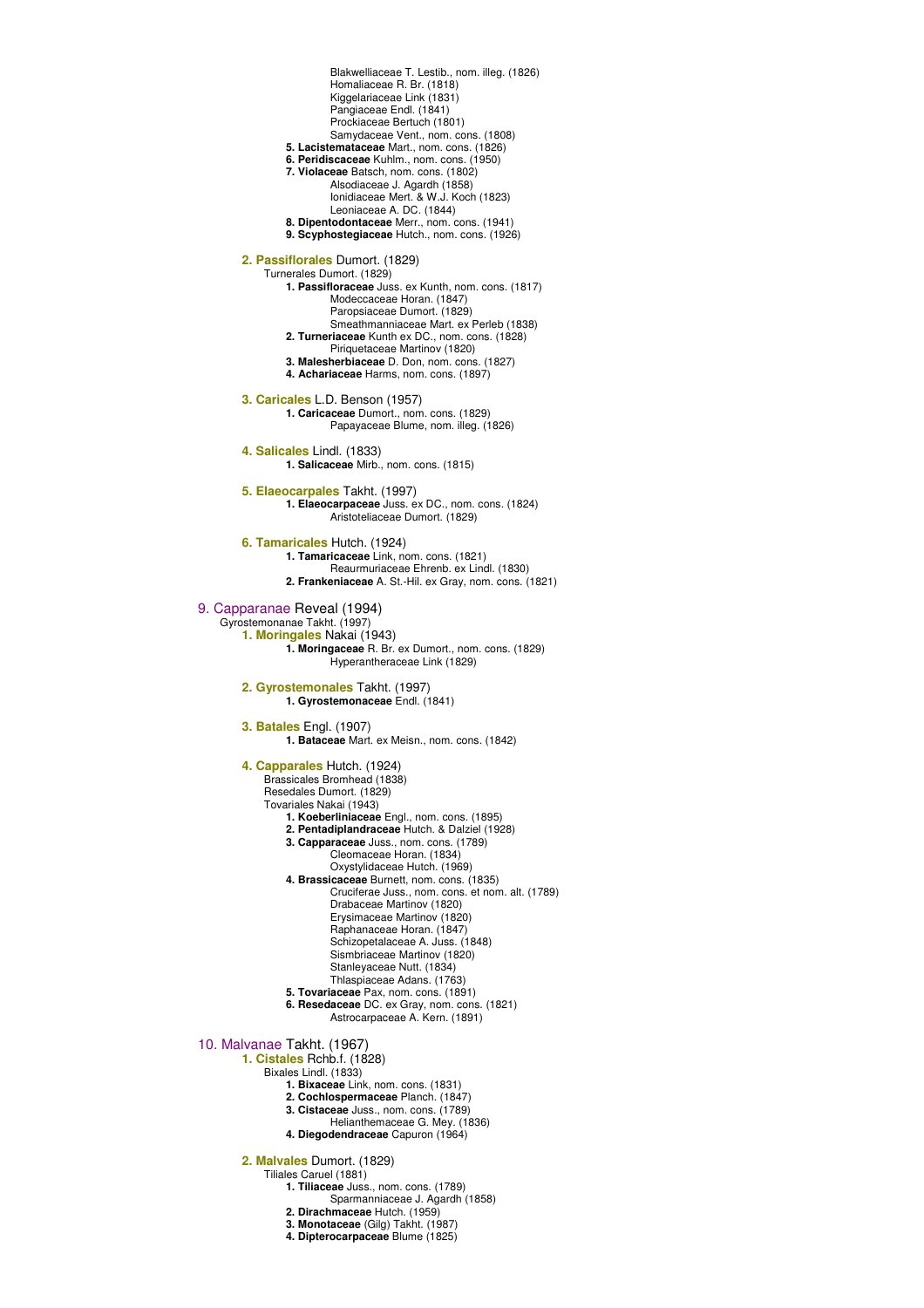**5. Sarcolaenaceae** Caruel, nom. cons. (1881) Rhodolaenaceae Bullock (1958) Schizolaenaceae Barnh. (1895) **6. Plagiopteraceae** Airy Shaw (1964) **7. Huaceae** A. Chev. (1947) **8. Sterculiaceae** (DC.) Bartl., nom. cons. (1830) Byttneriaceae R. Br. (1814) Cacaoaceae Augier ex T. Post & Kuntze (1903) Chiranthodendraceae A. Gray (1887) Dombeyaceae Kunth ex Desf. (1829) Fremontiaceae J. Agardh, nom. illeg. (1858) Helicteraceae J. Agardh (1858) Hermanniaceae Durande (1782) Lasiopetalaceae Rchb. (1823) Melochiaceae J. Agardh (1858) Pentapetaceae Spreng. (1826) Theobromataceae J. Agardh (1858) Triplobaceae Raf. (1838) **9. Sphaerosepalaceae** (Warb.) Tiegh. ex Bullock (1959) Rhopalocarpaceae Hemsl. ex Takht. (1987) **10. Bombacaceae** Kunth, nom. cons. (1822) **11. Malvaceae** Juss., nom. cons. (1789) Fugosiaceae Martinov, nom. illeg. (1820) Hibiscaceae J. Agardh (1858) Philippodendraceae Endl. (1841) Plagianthaceae J. Agardh (1858) **3. Thymelaeales** Willk. (1854) Daphnales Lindl. (1833) **1. Gonystylaceae** Gilg, nom. cons. (1897) **2. Thymelaeaceae** Juss., nom. cons. (1789) Aquilariaceae R. Br. ex DC. (1825) Daphnaceae Vent. (1799) Phaleriaceae Meisn. (1841) 11. Cucurbitanae Reveal (1994) **1. Begoniales** Dumort. (1829) Datiscales Dumort. (1829) **1. Datiscaceae** R. Br. ex Lindl., nom. cons. (1830) Tetramelaceae (Warb.) Airy Shaw (1964) **2. Begoniaceae** C. Agardh, nom. cons. (1824) **2. Cucurbitales** Dumort. (1829) **1. Cucurbitaceae** Juss., nom. cons. (1789) Bryoniaceae Adans. (1763) Cyclantheraceae Lilja (1870) Nhandirobaceae T. Lestib. (1826) Zanoniaceae Dumort. (1829) 12. Urticanae Takht. ex Reveal (1992) **1. Urticales** Dumort. (1829) Ficales Dumort. (1829) Ulmales Lindl. (1833) **1. Ulmaceae** Mirb., nom. cons. (1815) **2. Celtidaceae** Link (1831) **3. Moraceae** Link, nom. cons. (1831) Artocarpaceae Dumort. (1829) Dorsteniaceae Chev. (1827) Ficaceae (Bercht. & J. Presl) Dumort. (1829) **4. Cecropiaceae** C.C. Berg (1978) **5. Urticaceae** Juss., nom. cons. (1789) **6. Cannabaceae** Endl., nom. cons. (1837) Lupulaceae Link (1831) 13. Euphorbianae Takht. ex Reveal (1992) **1. Euphorbiales** Lindl. (1833) Pandales Engl. & Gilg (1913) **1. Euphorbiaceae** Juss., nom. cons. (1789) Acalyphaceae Juss. ex Menge (1839) Androstachyaceae Airy Shaw (1964) Antidesmataceae Loud. (1830) Aporusaceae Lindl. ex Miq. (1859) Bertyaceae J. Agardh (1858) Bischofiaceae (Müll.-Arg.) Airy Shaw (1964) Crotonaceae J. Agardh (1858) Hippomanaceae J. Agardh (1858) Hymenocardiaceae Airy Shaw (1964) Mercurialaceae Martinov (1820) Micrantheaceae J. Agardh (1858) Paivaeusaceae A. Meeuse (1990) Peraceae Klotzsch (1859) Phyllanthaceae Martinov (1820) Picrodendraceae Small ex Britt. & Millsp., nom. cons. (1920) Porantheraceae (Pax) Hurus. (1954) Pseudanthaceae Endl. (1839) Putranjivaceae Endl. (1841) Ricinaceae Martinov (1820) Ricinocarpaceae (Müll.-Arg.) Hurus. (1954) Scepaceae Lindl. (1836) Stilaginaceae C. Agardh (1824) Tithymalaceae Adans. (1763)

Tragiaceae Raf. (1838) Trewiaceae Lindl. (1836)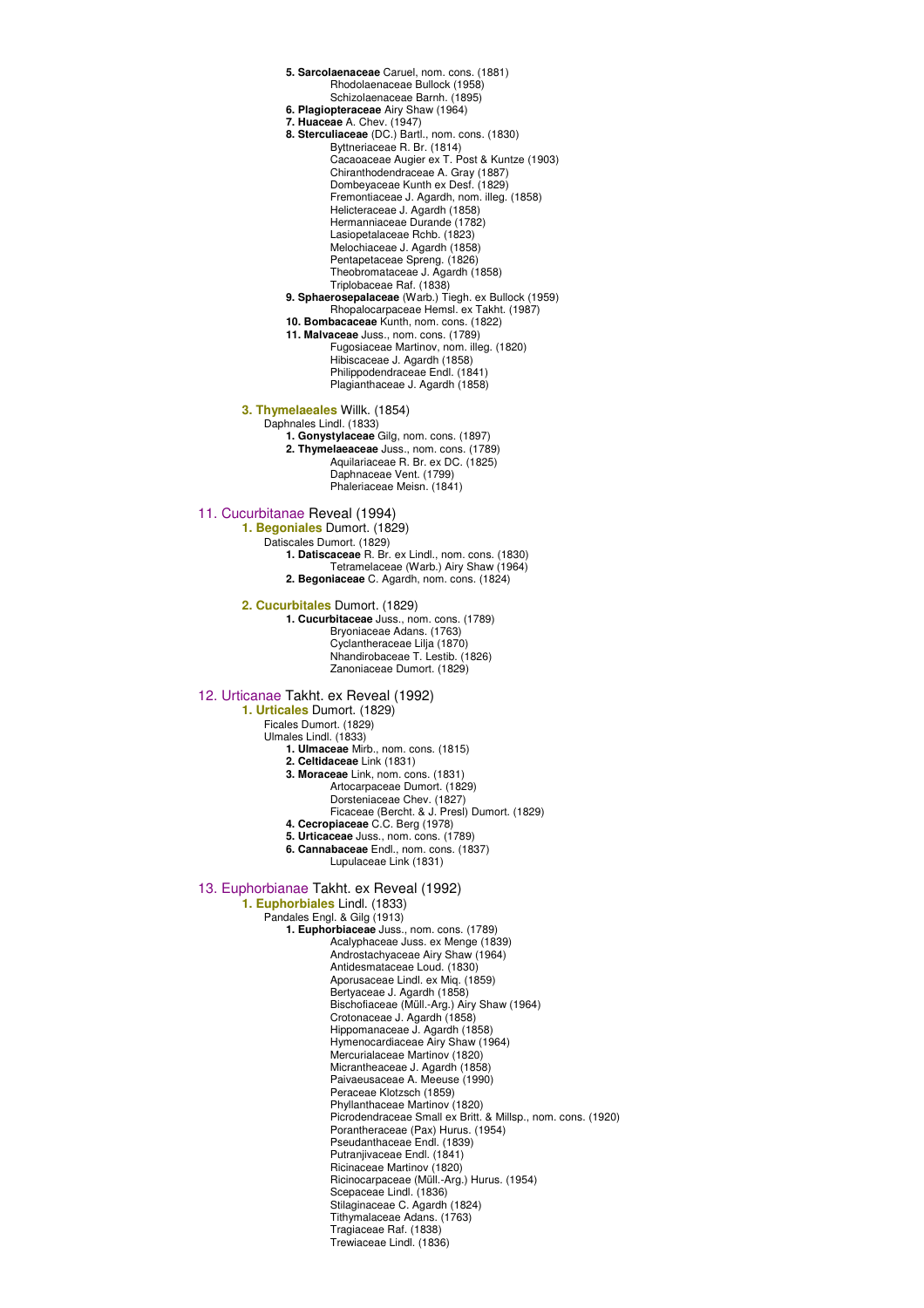Uapacaceae (Müll.-Arg.) Airy Shaw (1964)

- **2. Pandaceae** Engl. & Gilg, nom. cons. (1813)
- Bennettiaceae R. Br. ex Schnizl., nom. illeg. (1846-1866)
- **3. Dichapetalaceae** Baill., nom. cons. (1886) Chailletiaceae R. Br. (1818)
	-

### **4. Rosidae** Takht. (1967)

- **1. Saxifraganae** Reveal (1994)
	- **1. Cunoniales** Hutch. (1924)
		- **1. Cunoniaceae** R. Br. (1814) Baueraceae Lindl. (1830)
			- Belangeraceae J. Agardh (1858)
			- Callicomaceae J. Agardh (1858)
		- **2. Davidsoniaceae** Bange (1952)
		- **3. Eucryphiaceae** Endl. (1841)
		- **4. Brunelliaceae** Engl., nom. cons. (1897)
		- **2. Cephalotales** Nakai (1943) **1. Cephalotaceae** Dumort., nom. cons. (1829)
		- **3. Greyiales** Takht. (1997) **1. Greyiaceae** Hutch., nom. cons. (1926)
		- **4. Francoales** Takht. (1997) **1. Francoaceae** A. Juss., nom. cons. (1832)
		- **5. Crossosomatales** Takht. ex Reveal (1993) **1. Crossosomataceae** Engl., nom. cons. (1897)

### **6. Saxifragales** Dumort. (1829)

- Crassulales Lindl. (1833)
	- Grossulariales Lindl. (1833) Sedales Rchb.f. (1828)
	- **1. Tetracarpaeaceae** Nakai (1943)
	- **2. Penthoraceae** Rydb. ex Britt., nom. cons. (1901)
	- **3. Crassulaceae** DC., nom. cons. (1805)
		- Cotyledonaceae Martinov (1820) Rhodiolaceae Martinov (1820)
		- Sedaceae Adans. (1763)
		- Sempervivaceae Durande (1782)
	- Tillaeaceae Martinov (1820) **4. Grossulariaceae** DC., nom. cons. (1805)
	- Ribesiaceae Marq. (1820)
	- **5. Pterostemonaceae** Small, nom. cons. (1905)
	- **6. Iteaceae** J. Agardh, nom. cons. (1858) **7. Saxifragaceae** Juss., nom. cons. (1789)
		- Pectiantiaceae Raf. (1837)

#### **2. Podostemanae** R. Dahlgren ex Reveal (1992) **1. Gunnerales** Takht. ex Reveal (1992)

**1. Gunneraceae** Meisn., nom. cons. (1842)

- **2. Haloragales** Bromhead (1838) **1. Haloragaceae** R. Br., nom. cons. (1814) Cercodiaceae Juss. (1817) Myriophyllaceae Schultz Sch. (1832)
- **3. Podostemales** Lindl. (1833) Marathrales Dumort. (1829) **1. Podostemaceae** Rich. ex C. Agardh, nom. cons. (1822) Marathraceae Dumort. (1829) Philocrenaceae Bongard (1834) Tristichaceae Willis (1915)

#### **3. Celastranae** Takht. (1967)

Corynocarpanae Takht. (1997)

- **1. Brexiales** Lindl. (1833)
	- **1. Brexiaceae** Loud. (1830) Ixerbaceae Griseb. (1854)
	- Rousseaceae DC. (1839)
- **2. Parnassiales** Nakai (1943)
	- **1. Parnassiaceae** Gray, nom. cons. (1821) **2. Lepuropetalaceae** (Engl.) Nakai (1943)
- **3. Celastrales** Baskerville (1839)
	- **1. Celastraceae** R. Br. (1814)
		- Canotiaceae Airy Shaw (1964)
		- Chingithamnaceae Hand.-Mazz. (1932) Euonymaceae Juss. ex Bercht. & J. Presl (1820)
		- Hippocrateaceae Juss. (1811)
		- Salaciaceae Raf. (1838)
		- Siphonodontaceae (Croizat) Gagnep. & Tardieu ex Tardieu, nom. cons. (1951)
		- **2. Goupiaceae** Miers (1862)
		- **3. Lophopyxidaceae** (Engl.) H. Pfeif. (1951)
		- **4. Stackhousiaceae** R. Br. (1814)
- **4. Salvadorales** R. Dahlgren ex Reveal (1993)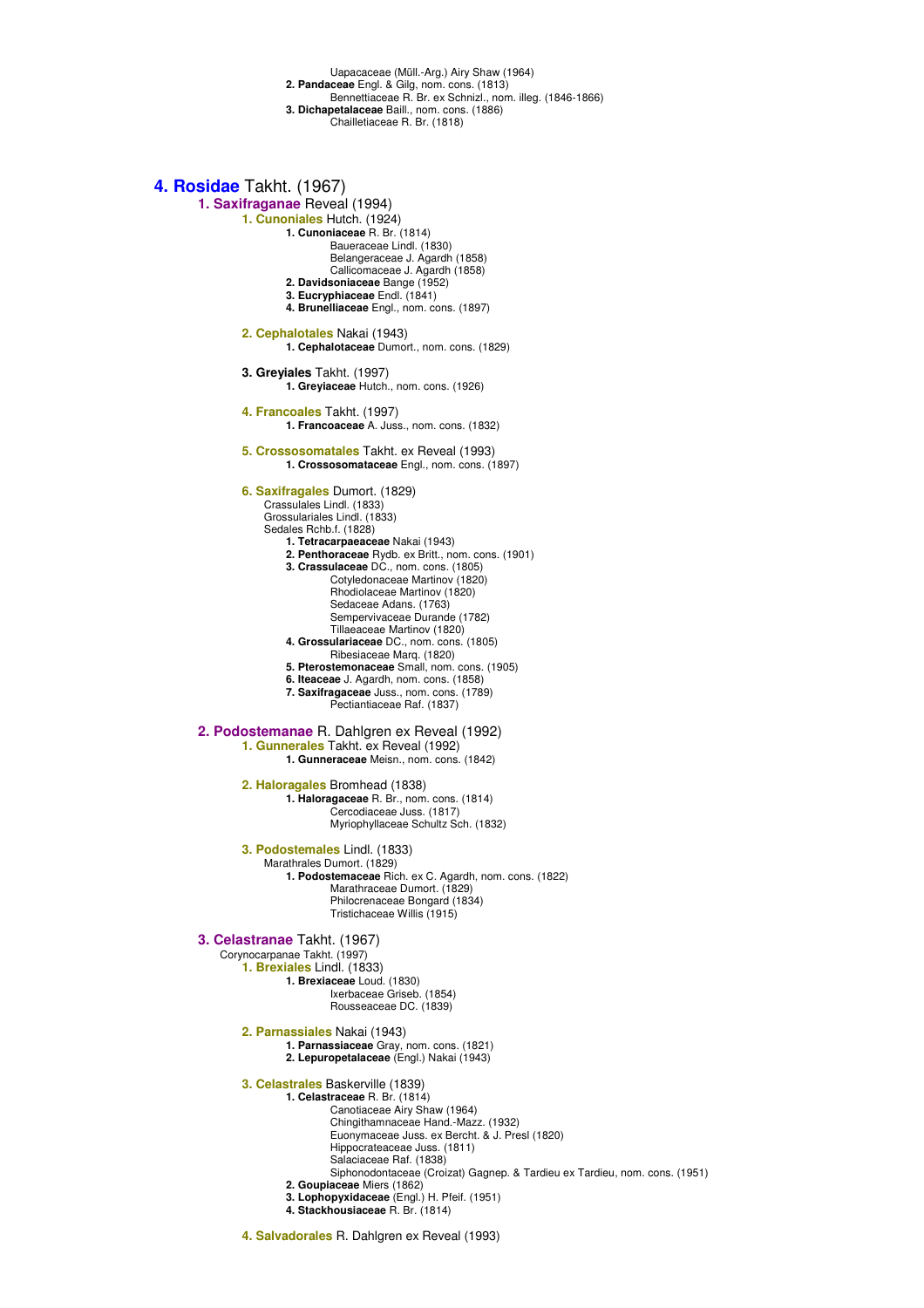**1. Salvadoraceae** Lindl., nom. cons. (1836) Azimaceae Wight & Gardner (1845) **5. Aquifoliales** Senft (1856) Cardiopteridales Tahkt. (1997) Icacinales Tiegh. ex Reveal (1993) Metteniusales Takht. (1997) **1. Aquifoliaceae** Bartl., nom. cons. (1830) Ilicaceae Bercht. & J. Presl (1820) **2. Phellinaceae** (Loes.) Takht. (1967) **3. Sphenostemonaceae** P. Royen & Airy Shaw (1972) **4. Icacinaceae** (Benth.) Miers, nom. cons. (1851) Metteniusaceae H. Karst. ex Schnizl. (1843-1870) Pennantiaceae J. Agardh (1858) Phytocrenaceae Arn. ex R. Br. (1852) **5. Cardiopteridaceae** Blume, nom. cons. (1847) Peripterygiaceae F.N. Williams (1905) **6. Aextoxicaceae** Engl. & Gilg, nom. cons. (1920) **6. Corynocarpales** Takht. (1997) **1. Corynocarpaceae** Engl., nom. cons. (1897) **4. Santalanae** Thorne ex Reveal (1992) **1. Medusandrales** Brenan (1952) **1. Medusandraceae** Brenan, nom. cons. (1952) **2. Santalales** Dumort. (1829) Anthobolales Dumort. (1829) Loranthales Dumort. (1829) Olacales Benth. (1862) **1. Olacaceae** Mirb. ex DC., nom. cons. (1824) Aptandraceae Miers (1853) Erythropalaceae (Hassk.) Sleumer, nom. cons. (1942) Octoknemaceae Tiegh. ex Engl., nom. cons. (1909) Schoepfiaceae Blume (1850) Tetrastylidiaceae Calest. (1905) Ximeniaceae Martinet (1873) **2. Opiliaceae** (Benth.) Valeton, nom. cons. (1886) Cansjeraceae J. Agardh (1858) **3. Santalaceae** R. Br., nom. cons. (1810) Anthobolaceae Dumort. (1829) Canopodaceae C. Presl (1851) Exocarpaceae J. Agardh (1858) Osyridaceae Raf. (1820) Thesiaceae Vest (1818) **4. Misodendraceae** J. Agardh (1858) **5. Loranthaceae** Juss. (1808) Dendrophthoaceae Tiegh. ex Nakai (1952) Elytranthaceae Tiegh. ex Nakai (1952) Gaiadendraceae Tiegh. ex Nakai (1952) Nuytsiaceae Tiegh. (1896) Psittacanthaceae Nakai (1952) **6. Eremolepidaceae** Tiegh. ex Nakai (1952) Lepidocerataceae Nakai (1952) **7. Viscaceae** Batsch (1802) Arceuthobiaceae Tiegh. ex Nakai (1952) Bifariaceae Nakai (1952) Ginalloaceae Tiegh. ex Nakai (1952) Phoradendraceae H. Karsten (1860) **5. Rosanae** Takht. (1967) **1. Rosales** Perleb (1826) Chrysobalanales Takht., nom. inval. (1997) Sanguisorbales Dumort. (1829) **1. Rosaceae** Juss., nom. cons. (1789) Agrimoniaceae Gray (1821) Alchemillaceae Martinov (1820) Amygdalaceae (Juss.) D. Don, nom. cons. (1825) Cercocarpaceae J. Agardh (1858) Coleogynaceae J. Agardh (1858) Cydoniaceae Schnizl. (1858) Dryadaceae Gray (1821) Fragariaceae Nestl. (1816) Lindleyaceae J. Agardh (1858) Malaceae Small ex Britt., nom. cons. (1903) Mespilaceae Schultz Sch. (1832) Neilliaceae Miq. (1855) Potentillaceae (Juss.) Wilbr. (1824) Poteriaceae Raf. (1815) Prunaceae Bercht. & J. Presl (1820) Pyraceae Vest (1818) Quillajaceae D. Don (1831) Rhodotypaceae J. Agardh (1858) Sanguisorbaceae Durande (1782) Sorbaceae Brenner (1886) Spiraeaceae Bertuch (1801) Tormentillaceae Martinov (1820) Ulmariaceae Gray (1821) **2. Neuradaceae** Link, nom. cons. (1831) Grielaceae Martinov (1820) **3. Chrysobalanaceae** R. Br., nom. cons. (1818) Hirtellaceae Horan. (1847) Licaniaceae Martinov (1820)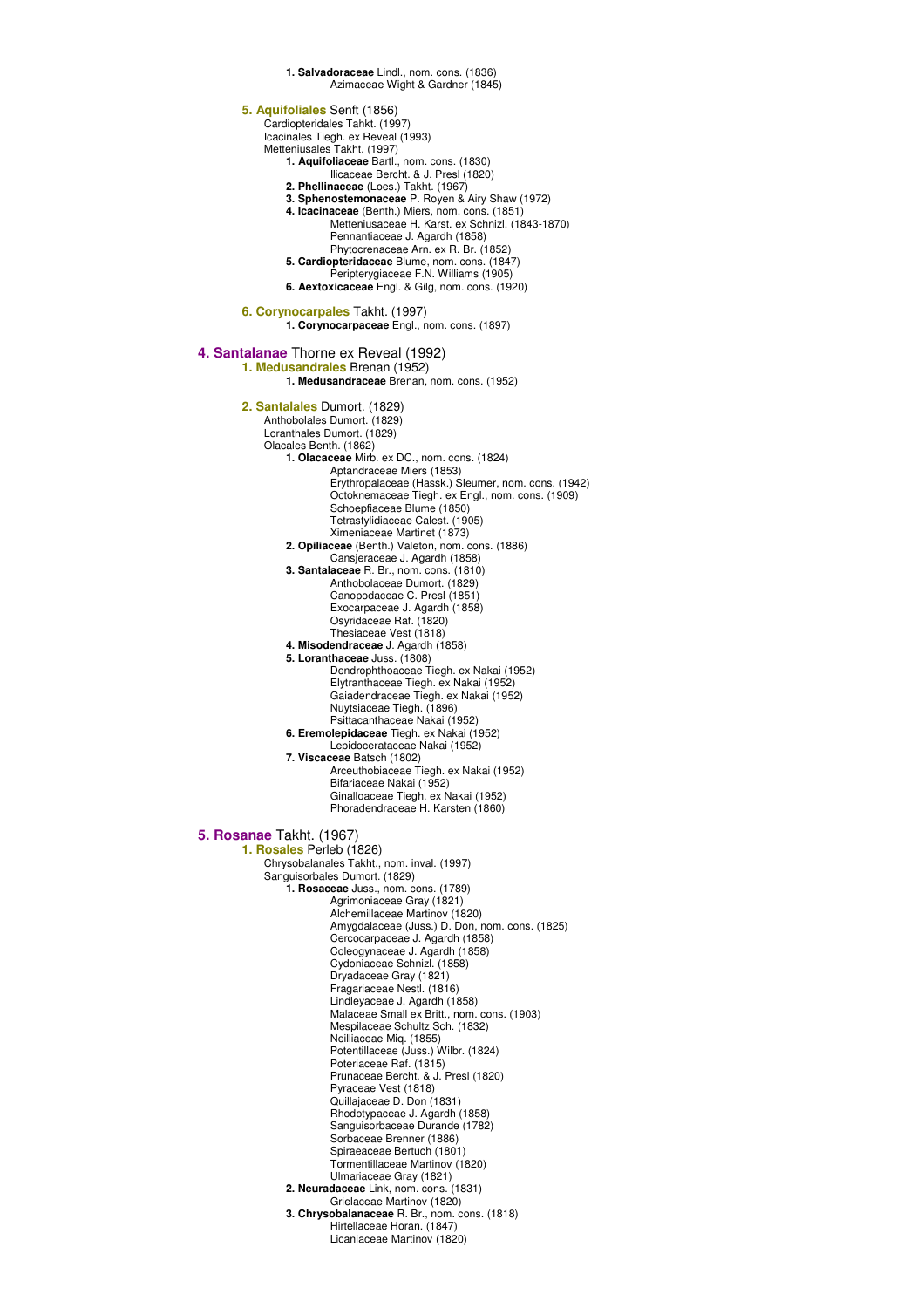**6. Geranianae** Thorne ex Reveal (1992)

**1. Geraniales** Dumort. (1829)

Biebersteiniales Takht. (1997) Oxalidales Heintze (1927)

**1. Oxalidaceae** R. Br., nom. cons. (1818)

Averrhoaceae Hutch. (1959)

Oxydacae Rupr., nom. inadmiss. (1860) **2. Geraniaceae** Juss., nom. cons. (1789) Biebersteiniaceae Endl. (1841) Erodiaceae Horan. (1847)

Hypseocharitaceae Wedd. (1861) Ledocarpaceae Meyen (1834)

Rhynchothecaceae Endl. (1841) Vivianiaceae Klotzsch (1836)

**2. Linales** Baskerville (1839)

Zygophyllales Takht., nom. inval. (1997)

**1. Hugoniaceae** Arn. (1834)

- **2. Linaceae** DC. ex Gray (1821)
- **3. Ctenolophonaceae** (H. Winkl.) Exell & Mendonça (1951) **4. Ixonanthaceae** (Benth.) Exell & Mendonça, nom. cons. (1951)
- **5. Humiriaceae** A. Juss., nom. cons. (1829)
- **6. Erythroxylaceae** Kunth, nom. cons. (1822)
- Nectaropetalaceae (H. Winkl.) Exell & Mendonça (1951) **7. Zygophyllaceae** R. Br., nom. cons. (1814)

Balanitaceae Endl. (1841) Nitrariaceae Bercht. & J. Presl (1820) Peganaceae (Engl.) Takht. (1987) Tetradiclidaceae (Engl.) Takht. (1986) Tribulaceae Trautv. (1853)

**3. Balsaminales** Lindl. (1833)

**1. Balsaminaceae** A. Rich., nom. cons. (1822) Hydroceraceae Blume, nom. inadmiss. (1825)

Impatientaceae Barnh. (1895)

**4. Vochysiales** Dumort. (1829)

Malpighiales Mart. (1835)

**1. Malpighiaceae** Juss., nom. cons. (1789)

- **2. Trigoniaceae** Endl., nom. cons. (1841)
- **3. Vochysiaceae** A. St.-Hil., nom. cons. (1820)
- Euphroniaceae Marc.-Berti (1989) **4. Tremandraceae** R. Br. ex DC., nom. cons. (1824)
	- Tetrathecaceae R. Br. (1814)
- **5. Krameriaceae** Dumort., nom. cons. (1829)

**5. Polygalales** Dumort. (1829)

**1. Polygalaceae** R. Br., nom. cons. (1814)

Diclidantheraceae J. Agardh, nom. cons. (1858)

- Moutabeaceae Endl. (1841)
- **2. Xanthophyllaceae** (Chodat) Gagnep. ex Reveal & Hoogland (1990) **3. Emblingiaceae** (Pax) Airy Shaw (1964)

### **7. Fabanae** R. Dahlgren ex Reveal (1993)

**1. Fabales** Bromhead (1838)

Cassiales Horan. (1847)

**1. Mimosaceae** R. Br., nom. cons. (1814) **2. Caesalpiniaceae** R. Br., nom. cons. (1814) Bauhiniaceae Martinov (1820) Cassiaceae Vest (1818) Ceratoniaceae Link (1831) Detariaceae (DC.) J. Hess (1832) Swartzieae (DC.) Bartl. (1830) **3. Fabaceae** Lindl., nom. cons. (1836) Aspalathaceae Martinov (1820) Astragalaceae Martinov (1820) Ciceraceae Steele (1847) Coronillaceae Martinov (1820) Galedupaceae Martinov (1820) Hedysaraceae Oken (1826) Inocarpaceae Zoll. (1854-1855) Lathyraceae Burnett (1835) Leguminosae Juss., nom. cons. et nom. alt. (1789) Lotaceae Oken (1826) Papilionaceae Giseke, nom. cons. et nom. alt. (1792) Phaseolaceae Schnizl. (1843-1870) Robiniaceae Vest (1818) Tamarindaceae Bercht. & J. Presl (1820) Viciaceae Bercht. & J. Presl (1820)

**8. Rutanae** Takht. (1967)

**1. Sapindales** Dumort. (1829) Acerales Lindl. (1833) Aesculales Bromhead (1838) **1. Staphyleaceae** (DC.) Lindl., nom. cons. (1829) Ochranthaceae Endl. (1841) **2. Tapisciaceae** (Pax) Takht. (1987) **3. Melianthaceae** Link, nom. cons. (1831) **4. Sapindaceae** Juss., nom. cons. (1789)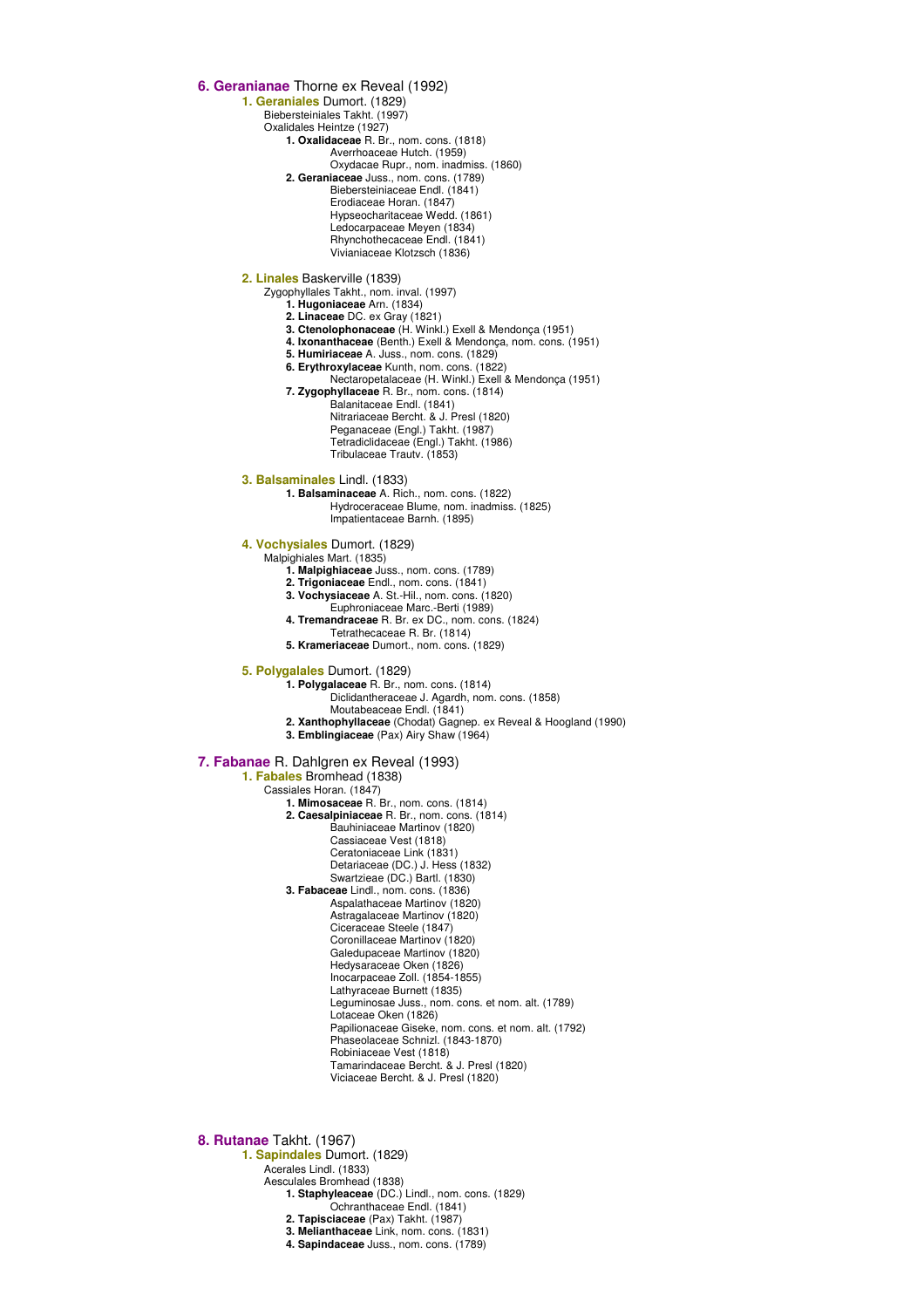Allophylaceae Martinov (1820) Dodonaeaceae Link, nom. cons. (1831) Koelreuteriaceae J. Agardh (1858) Ornithropaceae Martinov (1820) Paulliniaceae Durande (1782) **5. Hippocastanaceae** DC., nom. cons. (1824) Aesculaceae Bercht. & J. Presl (1820) Paviaceae Horan. (1834) **6. Aceraceae** Juss., nom. cons. (1789) **7. Bretschneideraceae** Engl. & Gilg, nom. cons. (1924) **8. Akaniaceae** Stapf, nom. cons. (1912) **2. Tropaeolales** Takht. ex Reveal (1992) **1. Tropaeolaceae** Juss. ex DC., nom. cons. (1824) Cardamindaceae Link, nom. illeg. (1831) **3. Limnanthales** Nakai (1930) **1. Limnanthaceae** R. Br., nom. cons. (1833) **4. Sabiales** Takht. (1997) **1. Sabiaceae** Blume, nom. cons. (1851) Meliosmaceae Endl. (1841) Millingtoniaceae Wight & Arn., nom. illeg. (1834) Wellingtoniaceae Meisn. (1840) **5. Connarales** Takht. ex Reveal (1996) **1. Connaraceae** R. Br., nom. cons. (1818) Cnestiaceae (Raf.) Raf. (1830) **6. Rutales** Perleb (1826) Citrales Dumort. (1829) Leitneriales Engl. (1897) Meliales Lindl. (1833) **1. Rutaceae** Juss., nom. cons. (1789) Amyridaceae Kunth (1824) Aurantiaceae Durande (1782) Boroniaceae J. Agardh (1858) Citraceae Roussel (1806) Cuspariaceae (DC.) Tratt., nom. illeg. (1825) Dictamnaceae Vest (1818) Diosmaceae R. Br. ex Bartl. (1830) Diplolaenaceae J. Agardh (1858) Flindersiaceae (Engl.) C.T. White ex Airy Shaw (1964) Fraxinellaceae Nees & Mart. (1823) Jamboliferaceae Martinov (1820) Monieraceae Raf., nom. illeg. (1838) Pilocarpaceae J. Agardh (1858) Pteleaceae Kunth (1824) Spatheliaceae J. Agardh (1858) Zanthoxylaceae Bercht. & J. Presl (1820) **2. Rhabdodendraceae** (Huber) Prance (1968) **3. Cneoraceae** Link, nom. cons. (1831) Chamaeleaceae Bertol., nom. illeg. (1834) **4. Simaroubaceae** DC., nom. cons. (1811) Ailanthaceae (Arn.) J. Agardh (1858) Castelaceae J. Agardh (1858) Quassiaceae Bertol. (1827) Simabaceae Horan. (1847) Soulameaceae Endl. (1841) **5. Picramniaceae** (Engler) Fernando & Quinn (1995) **6. Leitneriaceae** Benth. & Hook.f. (1880) **7. Surianaceae** Arn. (1834) Stylobasiaceae J. Agardh (1858) **8. Irvingiaceae** (Engl.) Exell & Mendonça, nom. cons. (1951) **9. Kirkiaceae** (Engl.) Takht. (1967) **10. Ptaeroxylaceae** J.-F. Leroy (1960) **11. Tepuianthaceae** Maguire & Steyerm. (1981) **12. Meliaceae** Juss., nom. cons. (1789) Aitoniaceae (Harv.) R.A. Dyer, nom. inadmiss. (1975) Cedrelaceae R. Br. (1814) Swieteniaceae Bercht. & J. Presl (1820) **13. Lepidobotryaceae** J. Léonard, nom. cons. (1950) **7. Coriariales** Lindl. (1833) **1. Coriariaceae** DC., nom. cons. (1824) **8. Burserales** Baskerville (1839) Julianiales Engl. (1907) **1. Burseraceae** Kunth, nom. cons. (1824) Balsameaceae Dumort. (1829) **2. Anacardiaceae** Lindl., nom. cons. (1830) Blepharocaryaceae Airy Shaw (1964) Cassuviaceae Juss. ex R. Br., nom. illeg. (1818) Comocladiaceae Martinov (1820) Julianiaceae Hemsl., nom. cons. (1906) Pistaciaceae Adans. (1763) Rhoaceae Spreng. ex Sadler (1826) Schinaceae Raf. (1837) Spondiadaceae Martinov (1820) Sumachieae (DC.) Perleb, nom. illeg. (1838) Terebinthaceae Durande, nom. illeg. (1782) Vernicaceae Link (1831) **3. Podoaceae** Baill. ex Franch. (1889)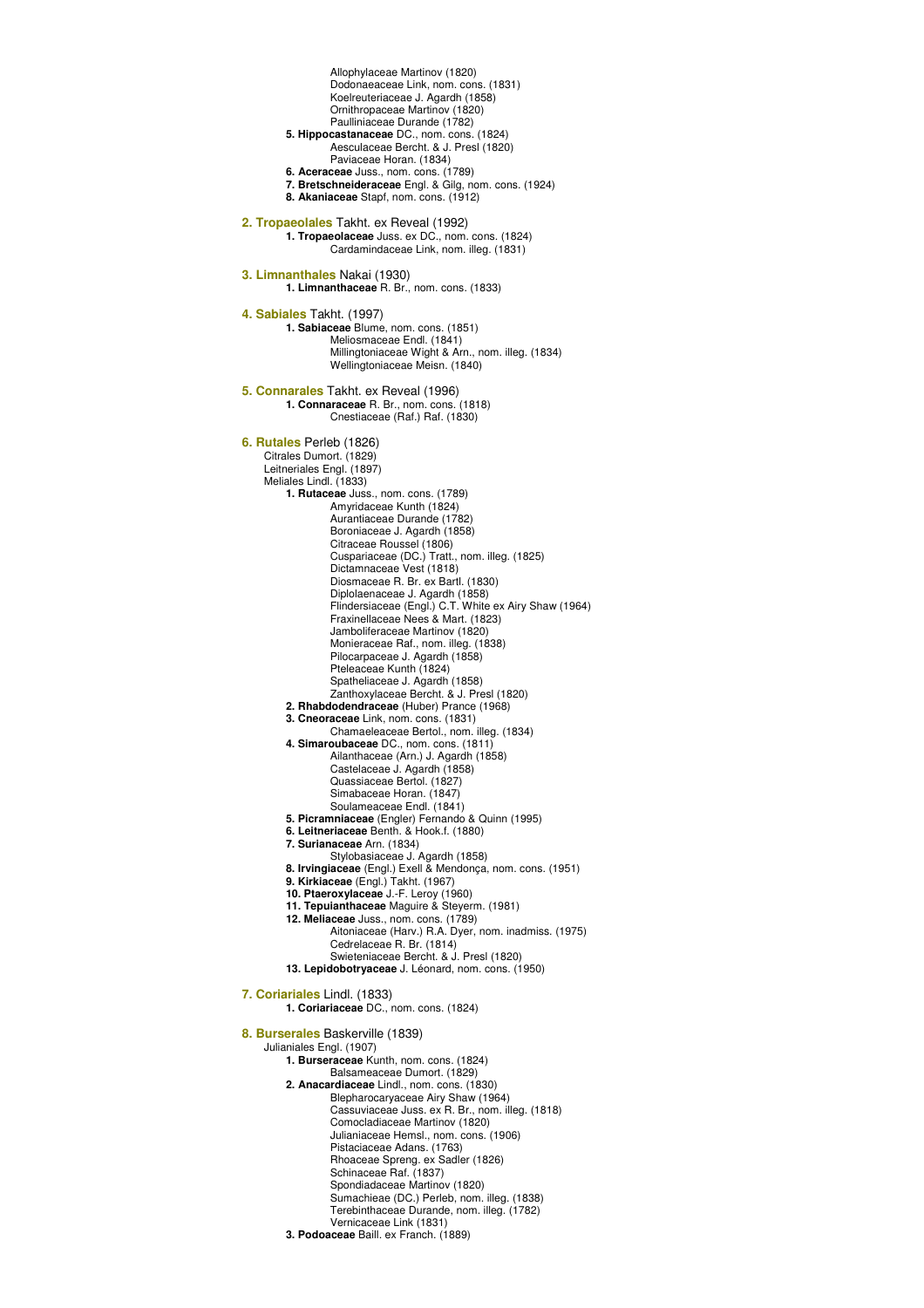**9. Rhamnanae** Takht. ex Reveal (1992) **1. Rhamnales** Dumort. (1829) Frangulales Wirtg. (1860) **1. Rhamnaceae** Juss., nom. cons. (1789) Frangulaceae DC. (1805) Gouaniaceae Raf. (1837) Phylicaceae J. Agardh (1858) Ziziphaceae Adans. (1763) 2. Elaeagnales Bromhead (1838) **1. Elaeagnaceae** Juss., nom. cons. (1789) Hippophaeaceae G. Mey. (1836) **10. Proteanae** Takht. (1967) **1. Proteales** Dumort. (1829) **1. Proteaceae** Juss., nom. cons. (1789) Lepidocarpaceae Schultz Sch., nom. illeg. (1832) **11. Vitanae** Takht. ex Reveal (1992) **1. Vitales** Reveal (1996) **1. Vitaceae** Juss., nom. cons. (1789) Ampelopsidaceae Kostel. (1835) Cissaceae Drejer (1840) Pterisanthaceae J. Agardh (1858) **2. Leeaceae** (DC.) Dumort., nom. cons. (1829) **12. Rhizophoranae** Takht., nom. inval. (1997) **1. Rhizophorales** Tiegh. ex Reveal (1993) Anisophylleales Takht. (1997) **1. Anisophylleaceae** Ridl. (1922) Polygonanthaceae Croizat (1943) **2. Rhizophoraceae** R. Br., nom. cons. (1814) Cassipoureaceae J. Agardh (1858) Legnotidaceae Endl., nom. illeg. (1841) Macarisiaceae J. Agardh (1858) Mangiaceae Raf. (1837) **13. Myrtanae** Takht. (1967) **1. Myrtales** Rchb.f. (1828) Combretales Baskerville (1839) Lythrales Caruel (1881) Melastomatales Oliv. (1895) Oenotherales Bromhead (1838) Onagrales Rchb.f. (1828) Penaeales Lindl. (1833) **1. Combretaceae** R. Br., nom. cons. (1810) Bucidaceae Spreng. (1825) Myrobalanaceae Martinov (1820) Sheadendraceae Bertol. (1850) Terminaliaceae J. St.-Hil. (1805) **2. Crypteroniaceae** A. DC., nom. cons. (1868) Henslowiaceae Lindl. (1835) **3. Melastomataceae** Juss., nom. cons. (1789) Blakeaceae Rchb. ex Barnh. (1895) Memecylaceae DC. ex Schltdl. (1827) Miconiaceae K. Koch (1857) Mouririaceae Gardner (1840) Rhexiaceae Dumort. (1822) **4. Psiloxylaceae** Croizat (1960) **5. Heteropyxidaceae** Engl. & Gilg, nom. cons. (1920) **6. Myrtaceae** Juss., nom. cons. (1789) Chamelauciaceae (DC.) Rudolphi (1830) Kaniaceae Nakai (1943) Leptospermaceae (Bercht. & J. Presl) Rudolphi (1830) Melaleucaceae Vest (1818) Myrrhiniaceae Arn. (1839) **7. Alzateaceae** S.A. Graham (1985) **8. Rhynchocalycaceae** L.A.S. Johnson & B.G. Briggs (1985) **9. Penaeaceae** Sweet ex Guill., nom. cons. (1828) **10. Oliniaceae** Harv. & Sond., nom. cons. (1862) **11. Lythraceae** J. St.-Hil., nom. cons. (1805) Ammanniaceae Horan. (1834) Blattiaceae Nied. (1892) Duabangaceae Takht. (1986) Lagerstroemiaceae J. Agardh (1858) Lawsoniaceae J. Agardh (1858) Punicaceae Horan., nom. cons. (1834) Salicariaceae Adans., nom. illeg. (1763) Sonneratiaceae Engl. & Gilg, nom. cons. (1924) **12. Trapaceae** Dumort., nom. cons. (1829) **13. Onagraceae** Juss., nom. cons. (1789) Circaeaceae Ruthe (1827) Epilobiaceae Vent. (1799) Fuchsiaceae (DC.) Lilja (1870) Isnardiaceae Martinov (1820) Jussiaeaceae Martinov (1820) Lopeziaceae (Spach) Lilja (1870) Oenotheraceae C.C. Robin (1807)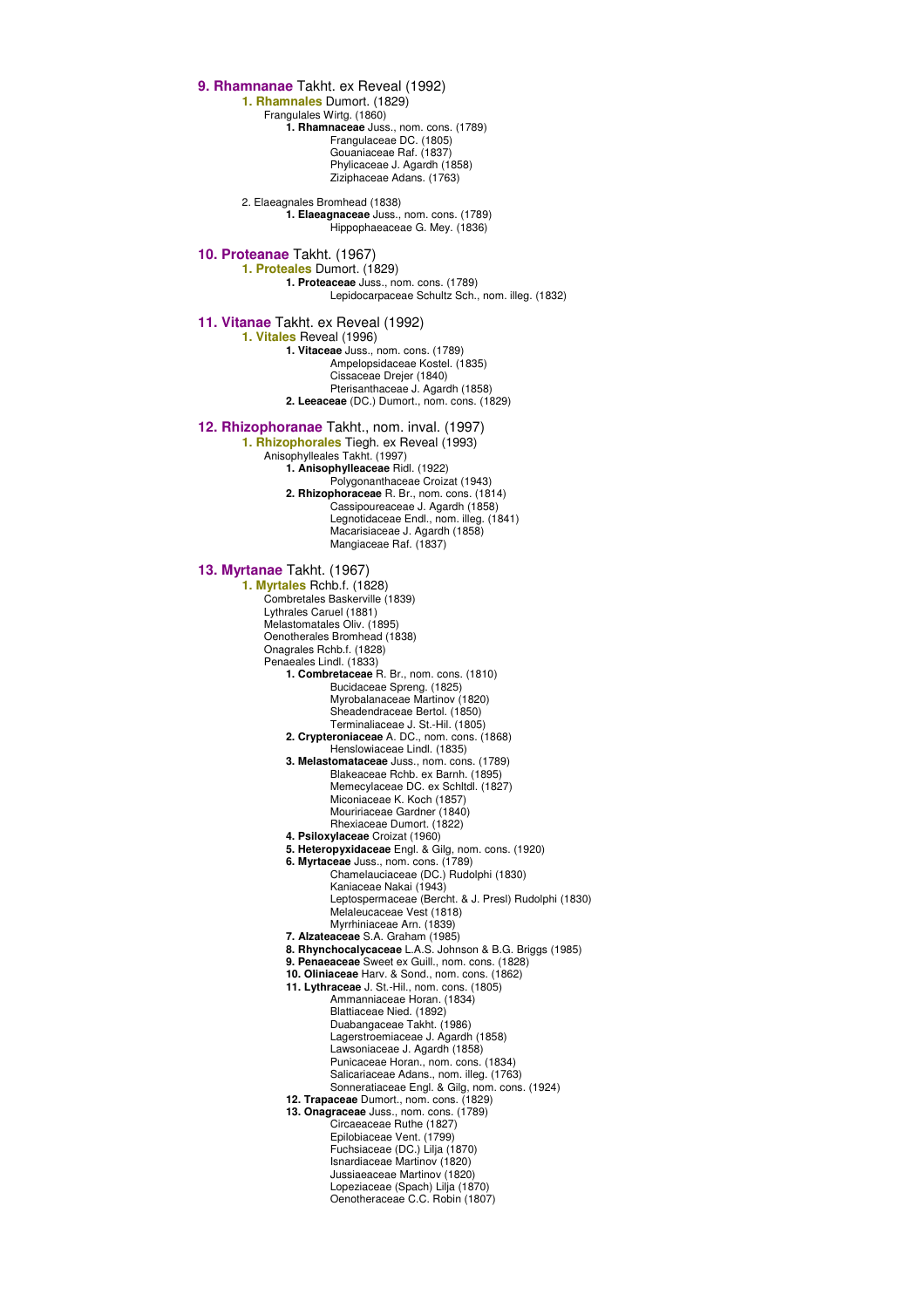**5. Cornidae** Frohne & U. Jensen ex Reveal (1994) **1. Cornanae** Thorne ex Reveal (1996) **1. Hydrangeales** Nakai (1943) Hortensiales Griseb. (1854) **1. Escalloniaceae** R. Br. ex Dumort., nom. cons. (1829) Polyosmaceae Blume (1851) **2. Hydrangeaceae** Dumort., nom. cons. (1829) Hortensiaceae Bercht. & J. Presl (1820) Kirengeshomaceae Nakai (1943) Philadelphaceae Martinov (1820) **3. Abrophyllaceae** Nakai (1943) **4. Argophyllaceae** (Engl.) Takht. (1987) **5. Corokiaceae** Kapil ex Takht. (1997) **6. Alseuosmiaceae** Airy Shaw (1964) **7. Carpodetaceae** Fenzl (1841) **8. Phyllonomaceae** Small (1905) Dulongiaceae J. Agardh, nom. illeg. (1858) **9. Pottingeriaceae** (Engl.) Takht. (1987) **10. Tribelaceae** (Engl.) Airy Shaw (1964) **11. Melanophyllaceae** Takht. ex Airy Shaw (1972) **12. Montiniaceae** Nakai (1943) **13. Kaliphoraceae** Takht. (1996) **14. Eremosynaceae** Dandy (1959) **15. Vahliaceae** Dandy (1959) **16. Columelliaceae** D. Don, nom. cons. (1828) **2. Roridulales** Nakai (1943) **1. Roridulaceae** Engl. & Gilg, nom. cons. (1924) **3. Garryales** Lindl. (1846) Aucubales Takht. (1997) **1. Aucubaceae** J. Agardh (1858) **2. Garryaceae** Lindl., nom. cons. (1834) **4. Desfontainiales** Takht. (1997) **1. Desfontainiaceae** Endl., nom. cons. (1841) **5. Aralidiales** Takht. ex Reveal (1992) **1. Aralidiaceae** Philipson & B.C. Stone (1980) **6. Cornales** Dumort. (1829) Griseliniales Takht. (1997) **1. Mastixiaceae** Calest. (1905) **2. Davidiaceae** (Harms) H.L. Li (1955) **3. Nyssaceae** Juss. ex Dumort., nom. cons. (1829) **4. Curtisiaceae** (Harms) Takht. (1987) **5. Cornaceae** (Bercht. & J. Presl) Dumort., nom. cons. (1829) **6. Alangiaceae** DC., nom. cons. (1828) **7. Griseliniaceae** J.R. Forst. & G. Forst. ex A. Cunn. (1839) **2. Eucommianae** Takht. ex Reveal (1993) **1. Eucommiales** Nemejc ex Cronquist (1981) **1. Eucommiaceae** Engl., nom. cons. (1909) **3. Aralianae** Takht. (1967) **1. Torricelliales** Takht. ex Reveal (1992) Helwingiales Takht. (1997) **1. Helwingiaceae** Decne. (1836) **2. Torricelliaceae** (Wang.) Hu (1934) **2. Pittosporales** Lindl. (1833) **1. Pittosporaceae** R. Br., nom. cons. (1814) **3. Byblidales** Nakai ex Reveal (1993) **1. Byblidaceae** (Engl. & Gilg) Domin, nom. cons. (1922) **4. Araliales** Reveal (1996) Ammiales Small (1903) Apiales Nakai (1930) **1. Araliaceae** Juss., nom. cons. (1789) Botryodendraceae J. Agardh (1858) Hederaceae Giseke (1792) **2. Hydrocotylaceae** (Link) N. Hyl., nom. cons. (1945) **3. Apiaceae** Lindl., nom. cons. (1836) Ammiaceae J. Presl & C. Presl ex Barnh. (1895) Angelicaceae Martinov (1820) Bupleuraceae Martinov (1820) Coriandraceae Burnett (1835) Daucaceae Martinov (1820) Eryngiaceae Raf. (1838) Imperatoriaceae Martinov (1820) Pastinacaceae Martinov (1820) Saniculaceae (Burnett) A. Löve & D. Löve (1974) Smyrniaceae Burnett (1835) Umbelliferae Juss., nom. cons. et nom. alt. (1789) **4. Dipsacanae** Takht. (1997) **1. Dipsacales** Dumort. (1829) Adoxales Nakai (1949) Caprifoliales Lindl. (1833)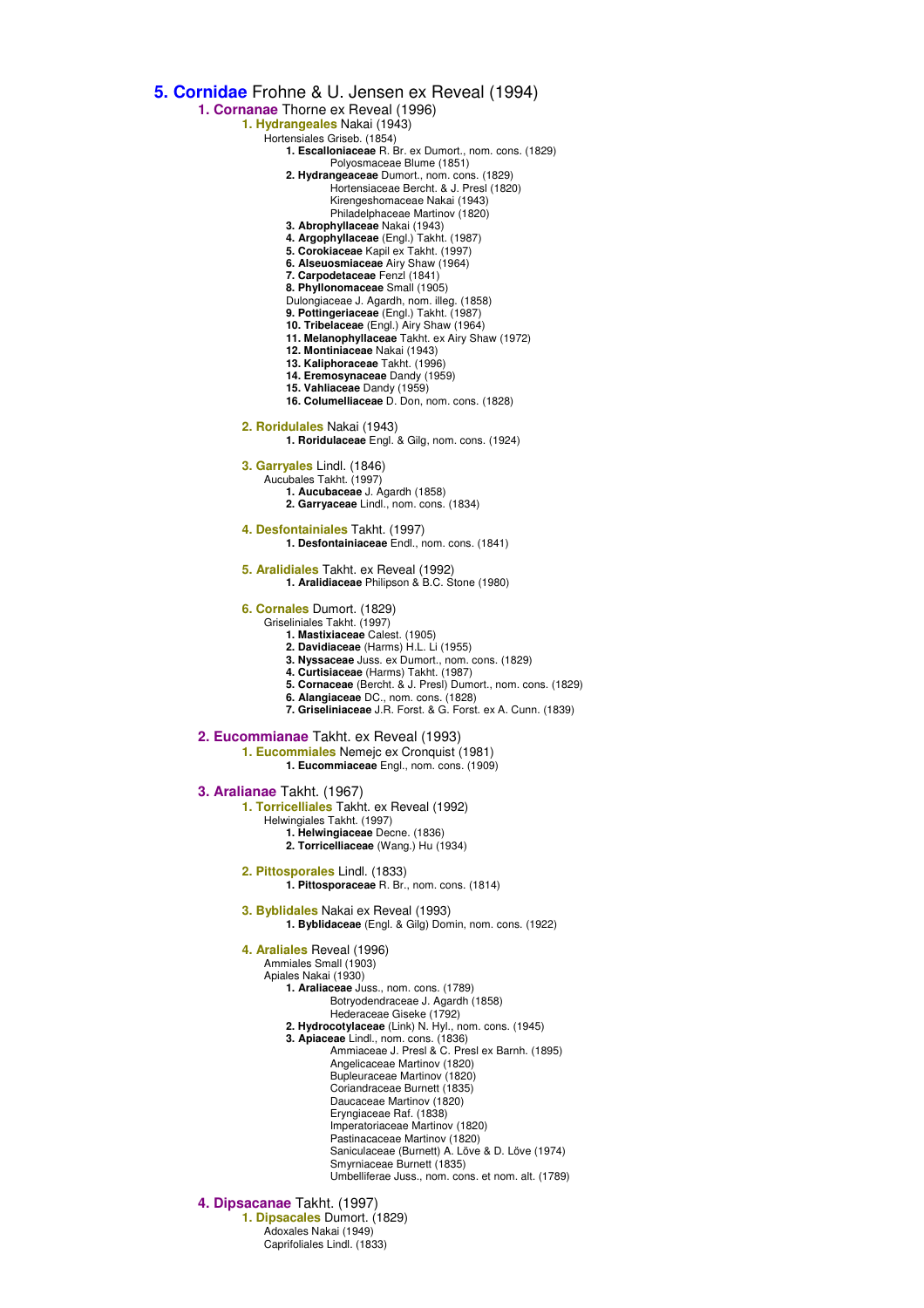Lonicerales T. Liebe (1866)

Viburnales Dumort. (1829) **1. Viburnaceae** Raf. (1820)

- Tinaceae Martinov (1820)
- **2. Sambucaceae** Batsch (1786)
- **3. Adoxaceae** Trautv., nom. cons. (1853)
- **4. Caprifoliaceae** Juss., nom. cons. (1789)
	-
- Loniceraceae Vest (1818) **5. Valerianaceae** Batsch, nom. cons. (1802) Triplostegiaceae (Höck) Airy Shaw (1964) **6. Dipsacaceae** Juss., nom. cons. (1789)
- Scabiosaceae Adans. (1763)
- **7. Morinaceae** Raf. (1820)

**6. Lamiidae** Takht. ex Reveal (1993)

**1. Gentiananae** Thorne ex Reveal (1992)

**1. Gentianales** Lindl. (1833)

Chironiales Griseb. (1854)

Loganiales Lindl. (1833)

- **1. Gelsemiaceae** (G. Don) Struwe & V. Albert (1995)
- **2. Loganiaceae** R. Br. ex Mart., nom. cons. (1827)
- **3. Strychnaceae** DC. ex Perleb (1818)
	- Antoniaceae Hutch. (1959)

Gardneriaceae Wall. ex Perleb (1838) Spigeliaceae Mart. (1827)

- **4. Gentianaceae** Juss., nom. cons. (1789)
	- Chironiaceae Horan. (1843) Coutoubeaceae Martinov (1820) Obolariaceae Martinov (1820)
		- Potaliaceae Mart. (1827)
- **5. Saccifoliaceae** Maguire & Pires (1978)
- **6. Geniostomaceae** Struwe & V. Albert (1995)
- **7. Plocospermataceae** Hutch. (1973)

**2. Rubiales** Dumort. (1829)

Cinchonales Lindl. (1835)

Galiales Bromhead (1838)

Theligonales Nakai (1942)

**1. Dialypetalanthaceae** Rizzini & Occhioni, nom. cons. (1948)

**2. Rubiaceae** Juss., nom. cons. (1789)

Aparinaceae Adans. (1763) Asperulaceae Spenn. (1835) Catesbaeaceae Martinov (1820) Cephalanthaceae Raf. (1820) Cinchonaceae Batsch (1802) Coffeaceae Batsch (1802) Coutareaceae Martinov (1820) Cynocrambaceae Endl., nom. illeg. (1841) Galiaceae Lindl. (1836) Gardeniaceae Dumort. (1829) Guettardaceae Batsch (1802) Hedyotidaceae Dumort. (1822) Henriqueziaceae Bremek. (1957) Houstoniaceae Raf. (1840) Hydrophylacaceae Martinov (1820) Lippayaceae Meisn. (1838) Lygodisodeaceae Bartl. (1830) Naucleaceae (DC.) Wernh. (1911) Nonateliaceae Martinov (1820) Operculariaceae Juss. ex Perleb (1818) Pagamaeaceae Martinov (1820) Psychotriaceae Rudolphi (1830) Randicaceae Martinov (1820) Sabiceaceae Martinov (1820) Theligonaceae Dumort., nom. cons. (1829)

**3. Carlemanniaceae** Airy Shaw (1965)

**3. Apocynales** Bromhead (1838)

Asclepiadales Dumort. (1829)

Vincales Horan. (1847) **1. Apocynaceae** Juss., nom. cons. (1789) Asclepiadaceae R. Br., nom. cons. (1810) Cerberaceae Martinov (1820) Cynanchaceae G. Mey. (1836) Ophioxylaceae Mart. ex Perleb (1838) Pacouriaceae Martinov (1820) Periplocaceae Schltr., nom. cons. (1905) Plumeriaceae Horan. (1834) Stapeliaceae Horan. (1834) Vincaceae Vest (1818) Willughbeaceae J. Agardh (1858)

### **2. Solananae** R. Dahlgren ex Reveal (1992)

**1. Solanales** Dumort. (1829) Boraginales Dumort. (1829) Convolvulales Dumort. (1829) Nolanales Lindl. (1835) Polemoniales Bromhead (1838) **1. Solanaceae** Juss., nom. cons. (1789) Atropaceae Martinov (1820)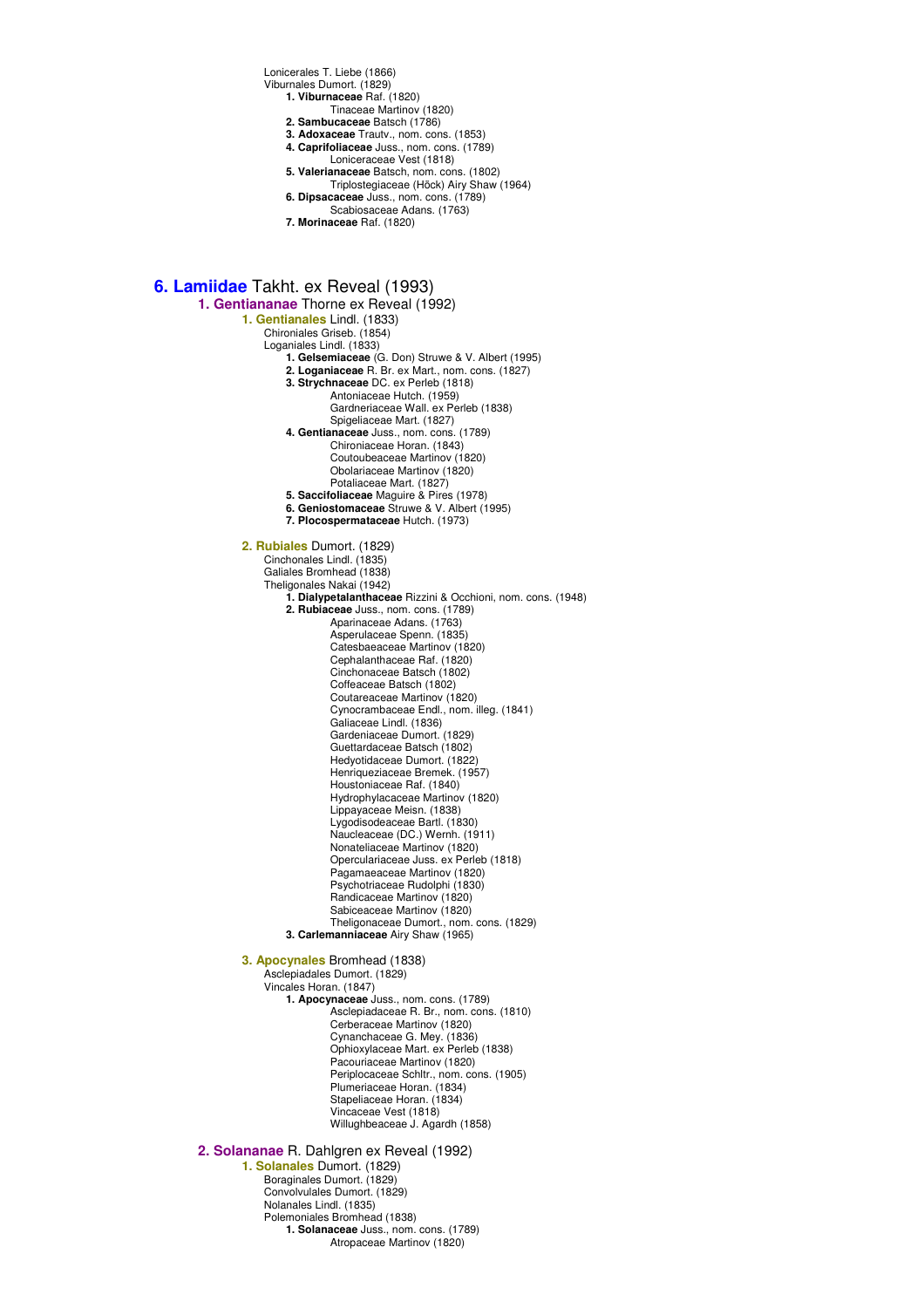Cestraceae Schltdl. (1833) Daturaceae Raf. (1828) Hyoscyamaceae Vest (1818) Lyciaceae Raf. (1840) Nicotianaceae Martinov (1820) Nolanaceae Dumort., nom. cons. (1829) Salpiglossidaceae (Benth.) Hutch. (1969) **2. Sclerophylacaceae** Miers (1848) **3. Goetzeaceae** Miers ex Airy Shaw (1964) **4. Duckeodendraceae** Kuhlm. (1950) **5. Convolvulaceae** Juss., nom. cons. (1789) Cressaceae Raf. (1821) Dichondraceae Dumort., nom. cons. (1829) Erycibaceae Endl. ex Meisn. (1840) Humbertiaceae Pichon, nom. cons. (1947) Poranaceae J. Agardh (1858) **6. Cuscutaceae** (Dumort.) Dumort., nom. cons. (1829) **7. Polemoniaceae** Juss., nom. cons. (1789) Cobaeaceae D. Don (1824) **8. Hydrophyllaceae** R. Br., nom. cons. (1817) Ellisiaceae Bercht. & J. Presl (1820) Eutocaceae Horan. (1847) Hydroleaceae Bercht. & J. Presl (1820) Sagoneaceae Martinov (1820) **9. Boraginaceae** Juss., nom. cons. (1789) Anchusaceae Vest (1818) Buglossaceae Hoffmanns. & Link (1809) Cerinthaceae Martinov (1820) Cordiaceae R. Br. ex Dumort., nom. cons. (1829) Echiaceae Raf. (1837) Ehretiaceae Mart. ex Lindl., nom. cons. (1830) Heliotropiaceae Schrad. (1819) Onosmaceae Martinov (1820) Sebestenaceae Vent. (1799) Wellstediaceae (Pilg.) Novák (1943) **10. Tetrachondraceae** Wettst. (1924) **11. Hoplestigmataceae** Engl. & Gilg, nom. cons. (1924) **12. Lennoaceae** Solms, nom. cons. (1870) 3. Loasanae R. Dahlgren ex Reveal (1996) **1. Loasales** Bessey (1907) **1. Loasaceae** Dumort., nom. cons. (1822) Cevalliaceae Griseb. (1854) Gronoviaceae Endl. (1841) **4. Oleanae** Takht. (1997) **1. Oleales** Lindl. (1833) Jasminales Dumort. (1829) Ligustrales Bartl. ex Bisch. (1839) **1. Oleaceae** Hoffmanns. & Link, nom. cons. (1813-1820) Bolivariaceae Griseb. (1838) Forestieraceae Endl. (1841) Fraxinaceae Vest (1818) Jasminaceae Adans. (1763) Ligustraceae G. Mey. (1836) Lilacaceae Vent., nom. illeg. (1799) Nyctanthaceae J. Agardh (1858) Schreberaceae (Wight) Schnizl. (1843-1870) Syringaceae Horan. (1847) **5. Lamianae** Takht. (1967) **1. Lamiales** Bromhead (1838) Acanthales Lindl. (1833) Bignoniales Lindl. (1833) Callitrichales Dumort. (1829) Gesneriales Dumort. (1829) Globulariales Dumort. (1829) Lentibulariales Lindl. (1833) Pinguiculales Dumort. (1829) Plantaginales Lindl. (1833) Rhinanthales Dumort. (1829) Scrophulariales Lindl. (1833) Verbenales Horan. (1847) **1. Buddlejaceae** K. Wilh. (1910) **2. Stilbaceae** Kunth, nom. cons. (1831) Retziaceae Bartl. (1830) **3. Bignoniaceae** Juss., nom. cons. (1789) Crescentiaceae Dumort. (1829) **4. Paulowniaceae** Nakai (1949) **5. Schlegeliaceae** (A.H. Gentry) Reveal (1996) **6. Globulariaceae** DC., nom. cons. (1805) **7. Scrophulariaceae** Juss., nom. cons. (1789) Hebenstretiaceae Horan. (1834) Selaginaceae Choisy, nom. cons. (1823) Verbasaceae Raf. (1821) **8. Veronicaceae** Durande (1782) Antirrhinaceae Pers. (1807) Caprariaceae Martinov (1820) Chelonaceae Martinov (1820) Digitalidaceae Martinov (1820) Ellisiophyllaceae Honda (1930) Gratiolaceae Martinov (1820) Limosellaceae J. Agardh (1858)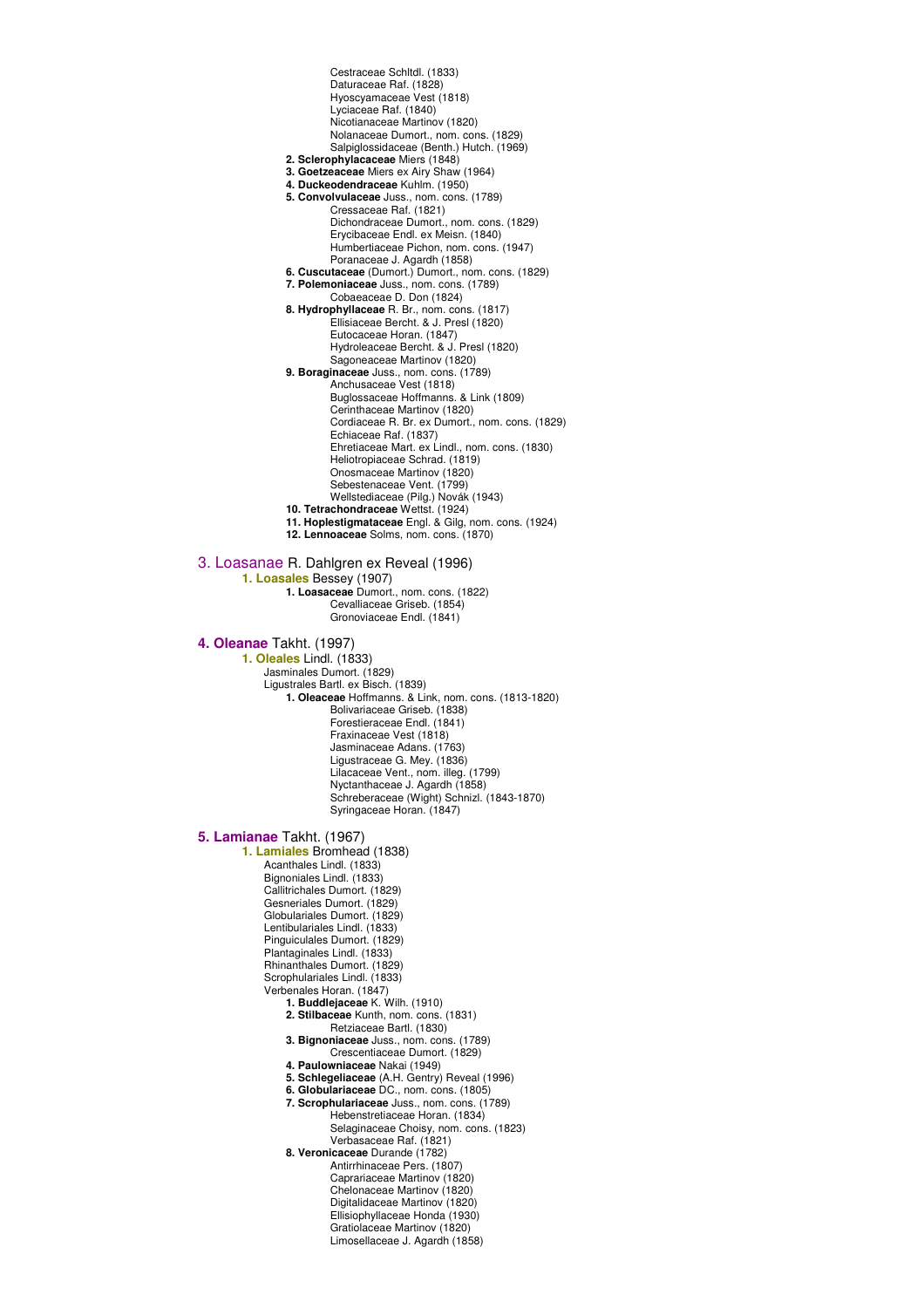Linariaceae Martinov (1820) Oxycladaceae (Miers) Schnizl. (1843-1870) **9. Orobanchaceae** Vent., nom. cons. (1799) Aeginetiaceae Livera (1927) Aragoaceae D. Don (1835) Buchneraceae (Benth.) Lilja (1870) Erinaceae Duvau ex Pfeiff. (1873) Euphrasiaceae Martinov (1820) Melampyraceae Rich. ex Hook. & Lindl. (1821) Pedicularidaceae Juss. (1789) Phelypaeaceÿae Horan. (1834) Rhinanthaceae Vent. (1799) Sibthorpiaceae D. Don (1835) **10. Oftiaceae** Takht. & Reveal (1993) Spielmanniaceae J. Agardh, nom. illeg. (1858) **11. Myoporaceae** R. Br., nom. cons. (1810) Bontiaceae Horan. (1834) **12. Callitrichaceae** Link, nom. cons. (1821) Stellariaceae MacMill., nom. illeg. (1892) **13. Gesneriaceae** Dumort., nom. cons. (1822) Belloniaceae Martinov (1820) Besleriaceae Raf. (1838) Cyrtandraceae Jack (1823) Didymocarpaceae D. Don (1822) Ramondaceae Godr. (1850) **14. Plantaginaceae** Juss., nom. cons. (1789) Littorellaceae Gray (1821) Psylliaceae Horan. (1834) **15. Pedaliaceae** R. Br., nom. cons. (1810) Sesamaceae R. Br. ex Bercht. & J. Presl (1820) **16. Martyniaceae** Stapf, nom. cons. (1895) **17. Trapellaceae** Honda & Sakisaka (1930) **18. Acanthaceae** Juss., nom. cons. (1789) Justiciaceae Raf. (1838) Mendonciaceae Bremek. (1954) Meyeniaceae Sreem. (1977) Nelsoniaceae (Nees) Sreem. (1977) Thomandersiaceae Sreem. (1977) Thunbergiaceae (Dumort.) Lilja (1870) **19. Lentibulariaceae** Rich., nom. cons. (1808) Pinguiculaceae Dumort. (1829) Utriculariaceae Hoffmanns. & Link, nom. cons. (1813-1820) **20. Verbenaceae** J. St.-Hil., nom. cons. (1805) Durantaceae J. Agardh (1858) Lantanaceae Martinov (1820) Petreaceae J. Agardh (1858) **21. Phrymaceae** Schauer, nom. cons. (1847) **22. Cyclocheilaceae** Marais (1981) Nesogenaceae Marais (1981) **23. Avicenniaceae** Endl. (1841) **24. Lamiaceae** Lindl., nom. cons. (1836) Aegiphilaceae Raf. (1838) Chloanthaceae Hutch. (1959) Glechomaceae Martinov (1820) Labiatae Juss., nom. cons. et nom. alt. (1789) Melittidaceae Martinov (1820) Menthaceae Burnett (1835) Nepetaceae Horan. (1834) Salazariaceae F.A. Barkley (1975) Salviaceae Raf. (1837) Scutellaraceae Caruel (1894) Siphonanthaceae Raf. (1838) Symphoremataceae (Meisn.) Mold. ex Reveal & Hoogland (1991) Viticaceae Juss. (1789) **2. Hydrostachyales** Diels ex Reveal (1993) **1. Hydrostachyaceae** Engl., nom. cons. (1898)

**3. Hippuridales** Pulle ex Reveal (1996) **1. Hippuridaceae** Link, nom. cons. (1821)

## 7. Asteridae Takht. (1967)

**1. Campanulanae** Takht. ex Reveal (1992) **1. Menyanthales** T. Yamaz. ex Takht. (1997) **1. Menyanthaceae** (Dumort.) Dumort., nom. cons. (1829) **2. Goodeniales** Lindl. (1833)

Brunoniales Lindl. (1833) **1. Goodeniaceae** R. Br. (1810) Brunoniaceae Dumort., nom. cons. (1829) Scaevolaceae Lindl. (1830)

**3. Stylidiales** Takht. ex Reveal (1992)

- **1. Donatiaceae** (Engl.) B. Chandler, nom. cons. (1911)
	- **2. Stylidiaceae** R. Br., nom. cons. (1810) Candolleaceae F. Muell., nom. illeg. (1883)
- **4. Campanulales** Rchb.f. (1828)
	- **1. Pentaphragmataceae** J. Agardh (1858)
	- **2. Sphenocleaceae** Mart. ex DC., nom. cons. (1839)